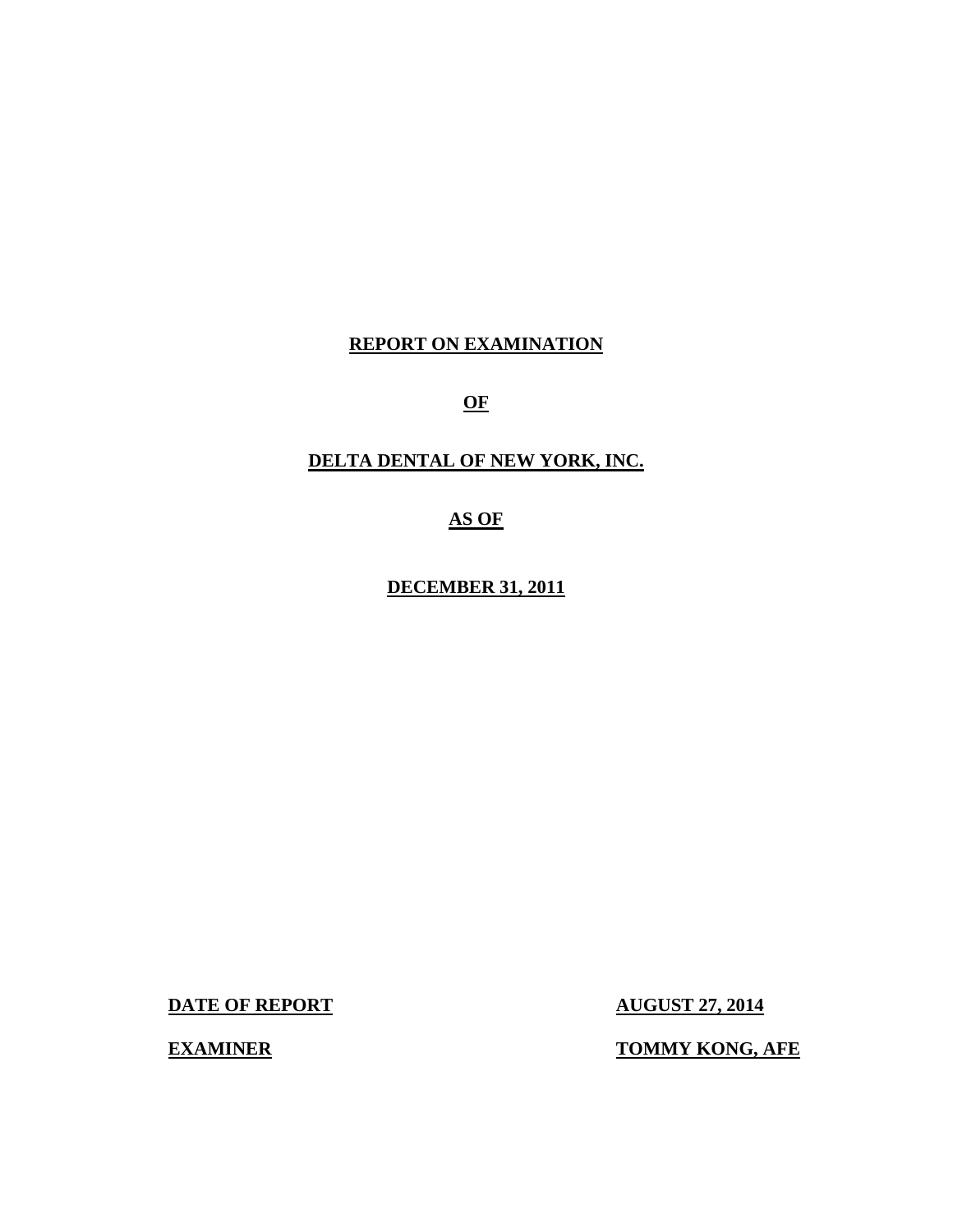# **TABLE OF CONTENTS**

| <b>ITEM NO.</b> |                                                            | PAGE NO.       |
|-----------------|------------------------------------------------------------|----------------|
| 1.              | Scope of the examination                                   | $\overline{2}$ |
| 2.              | Description of the Plan                                    | $\overline{4}$ |
|                 | Corporate governance<br>A.                                 | $\overline{4}$ |
|                 | <b>B.</b><br>Territory and plan of operation               | 9              |
|                 | $C_{\cdot}$<br>Reinsurance                                 | 11             |
|                 | Significant operating ratios<br>D.                         | 12             |
|                 | Section 1307 loans<br>E.                                   | 12             |
|                 | Holding company system<br>F.                               | 13             |
| 3.              | <b>Financial statements</b>                                | 15             |
|                 | A. Balance sheet                                           | 16             |
|                 | Statement of revenue and expenses and surplus<br><b>B.</b> | 18             |
| 4.              | Claims unpaid                                              | 19             |
| 5.              | Market conduct activities                                  | 19             |
|                 | Complaint log<br>A.                                        | 20             |
|                 | Record retention<br><b>B.</b>                              | 21             |
|                 | $\mathbf{C}$ .<br>Prompt Pay Law                           | 21             |
| 6.              | Subsequent events                                          | 26             |
| 7.              | Compliance with prior report on examination                | 27             |
| 8.              | Summary of comments and recommendations                    | 29             |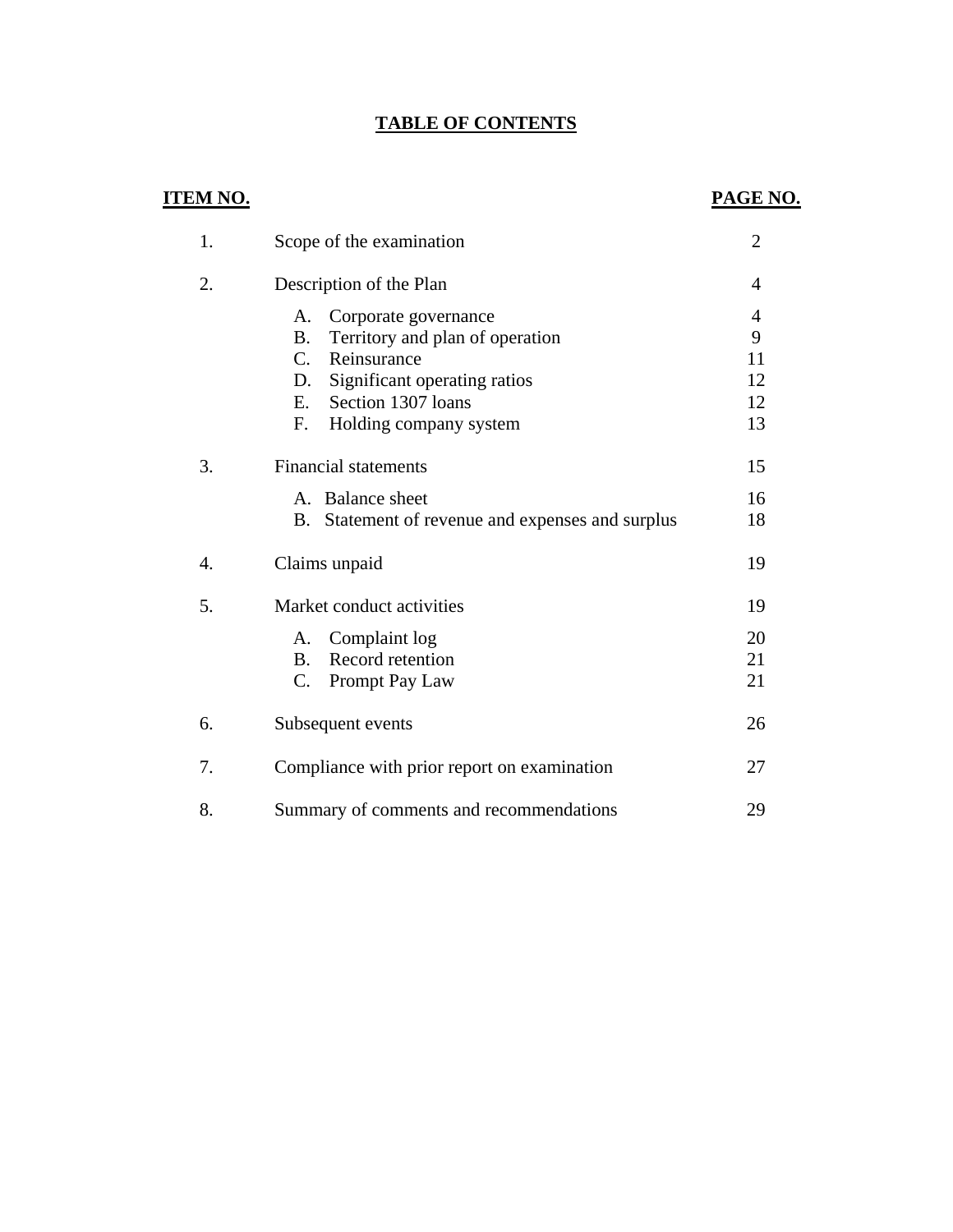

# NEW YORK STATE DEPARTMENT<sub>of</sub> FINANCIAL SERVICES

Andrew M. Cuomo **Benjamin M. Lawsky** Governor Superintendent Superintendent Superintendent Superintendent Superintendent Superintendent Superintendent Superintendent Superintendent Superintendent Superintendent Superintendent Superintendent Superintendent Sup

August 27, 2014

Honorable Benjamin M. Lawsky Superintendent of Financial Services Albany, New York 12257

Sir:

Pursuant to the requirements of the New York Insurance Law, and acting in accordance with the instructions contained in Appointment Number 30839, dated March 1, 2012, attached hereto, I have made an examination of Delta Dental of New York, Inc., a dental expense indemnity company licensed pursuant to the provisions of Article 43 of the New York Insurance Law, as of December 31, 2011, and respectfully submit the following report thereon.

The examination was conducted at the administrative office of Delta Dental of New York, Inc. located at One Delta Drive, Mechanicsburg, Pennsylvania.

Wherever the designations "DDNY" or the "Plan" appear herein, without qualification, they should be understood to indicate Delta Dental of New York, Inc.

Wherever the designation the "Department" appears herein, without qualification, it should be understood to indicate the New York State Department of Financial Services.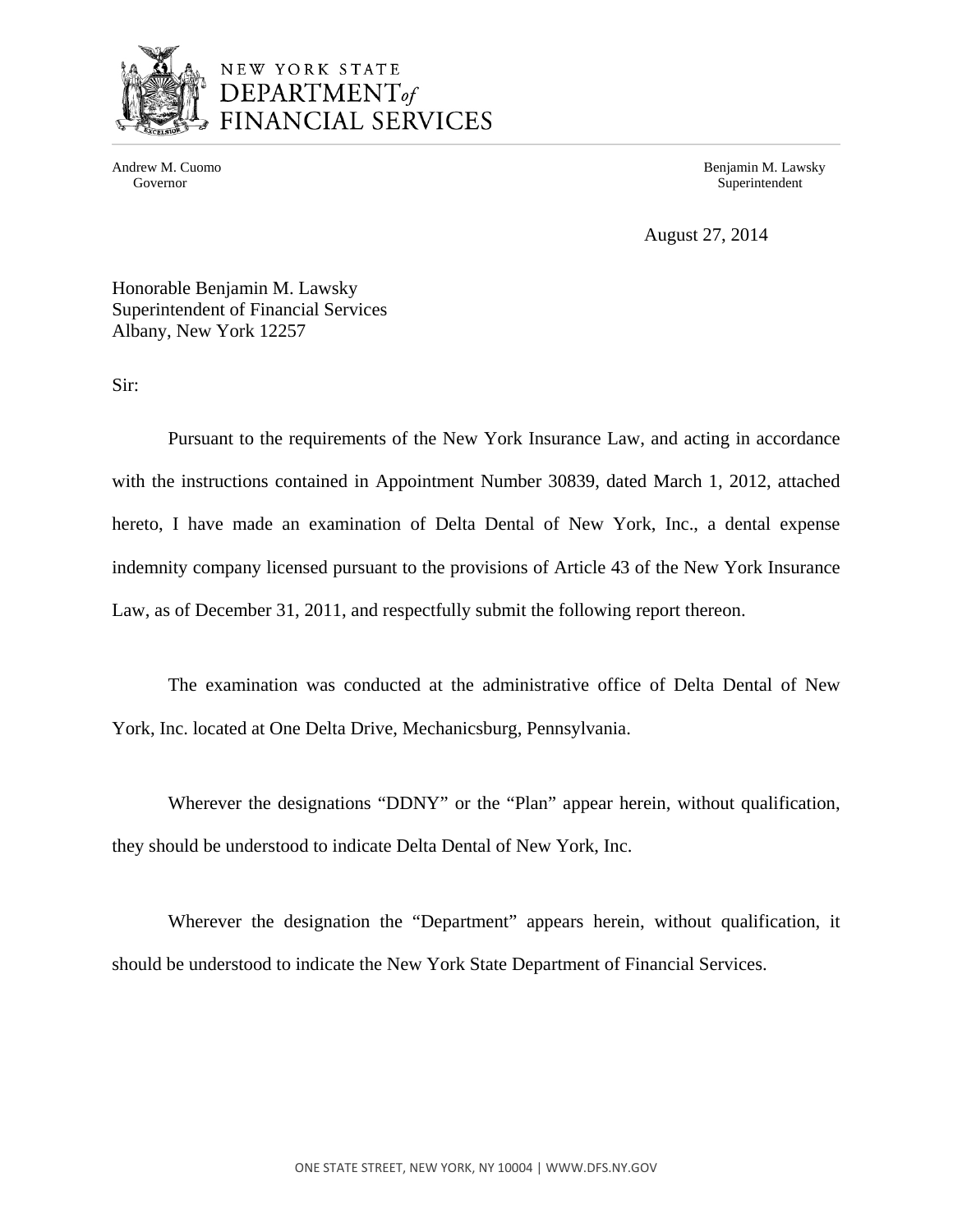### 1. SCOPE OF THE EXAMINATION

The previous examination of the Plan was conducted as of December 31, 2006. This examination of the Plan was a combined financial and market conduct examination and covered the five-year period from January 1, 2007 through December 31, 2011. The financial component of the examination was conducted as a financial examination, as defined in the National Association of Insurance Commissioners ("NAIC") *Financial Condition Examiners Handbook*  (the "Handbook"). The examination was conducted observing the guidelines and procedures in the Handbook, and transactions occurring subsequent to December 31, 2011 were reviewed where deemed appropriate by the examiner.

The financial portion of the examination was conducted using a risk-focused approach in accordance with the provisions of the Handbook, which provides guidance for the establishment of an examination plan based on the examiner's assessment of risk in the Plan's operations and utilizes that evaluation in formulating the nature and extent of the examination. The examiner planned and performed the examination to evaluate the Plan's current financial condition, as well as to identify prospective risks that may threaten the future solvency of the Plan. The riskfocused examination approach was included in the Handbook for the first time in 2007; thus, this was the first such type of examination of the Plan. The examiner planned and performed the examination to evaluate the Plan's current financial condition, as well as identify prospective risks that may threaten the future solvency of DDNY.

The examiner identified key processes, assessed the risks within those processes and assessed the internal control systems and procedures used to mitigate those risks. The examination also included an assessment of the principles used and significant estimates made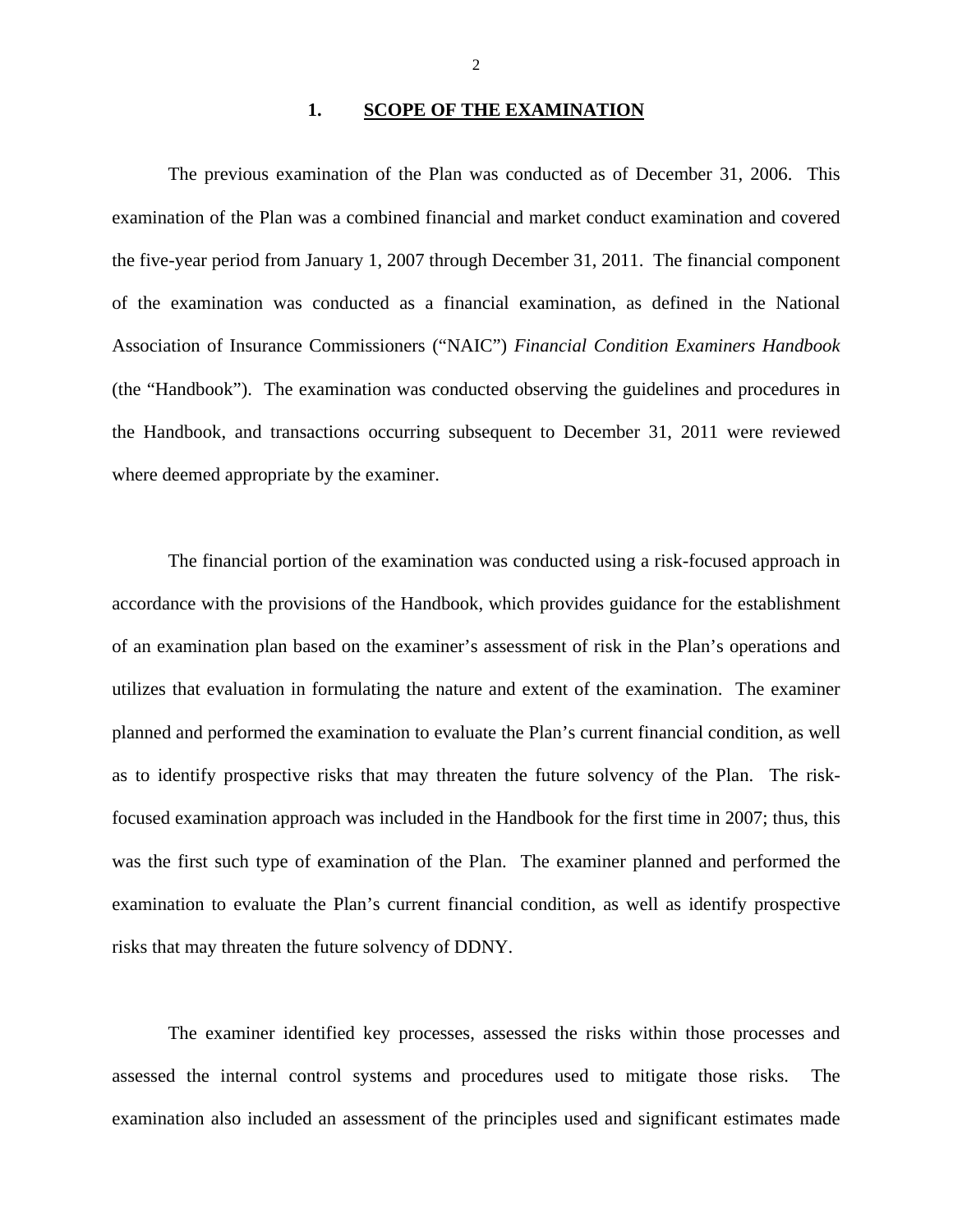by management, an evaluation of the overall financial statement presentation, and determined management's compliance with the Department's statutes and guidelines, Statutory Accounting Principles, as adopted by the Department and NAIC annual statement instructions.

Information concerning the Plan's organizational structure, business approach and control environment were utilized to develop the examination approach. The examination evaluated the Plan's risks and management activities in accordance with the NAIC's nine branded risk categories.

These categories are as follows:

- Pricing/Underwriting
- Reserving
- Operational
- **Strategic**
- Credit
- **Market**
- **Liquidity**
- Legal
- Reputational

The Plan was audited annually for the years 2007 through 2011, by the accounting firm of Armanino McKenna LLP ("AM"). The Plan received an unqualified opinion in each of those years. Certain audit workpapers of AM were reviewed and relied upon in conjunction with this examination. A review was also made of the Plan's internal audit function and enterprise risk management program.

A review was also made to ascertain what actions were taken by the Plan with regard to comments and recommendations made in the prior report on examination.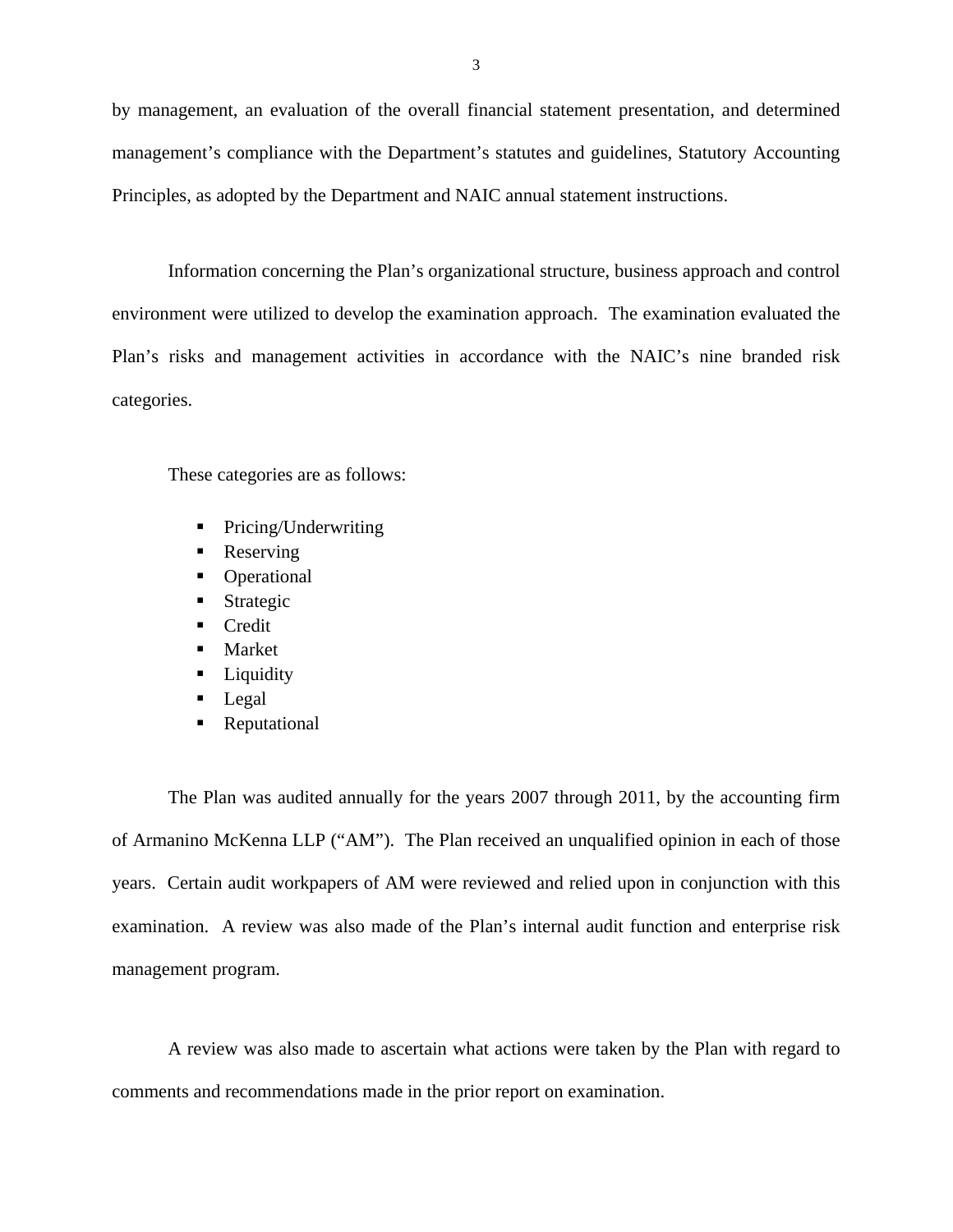This report on examination is confined to financial statements and comments on those matters which involve departures from laws, regulations or rules, or which are deemed to require an explanation or description.

### **2. DESCRIPTION OF THE PLAN**

The New York Dental Service Corporation, which was organized by the Dental Society of New York, was certified by New York State in 1963, and licensed by the Department at that time as a dental expense indemnity corporation, under the provisions of New York Insurance Law Section 252 (currently Section 4302). The Plan commenced business in 1963. On March 30, 1994, the New York Dental Service Corporation changed its name to Delta Dental of New York, Inc.

The purpose of the Plan is to establish, maintain and operate a non-profit dental service plan, whereby dental care is provided to employer groups. Such care is furnished by dentists, duly licensed to practice under the laws of the State of New York, who have contracted with the Plan to provide dental care to its subscribers.

### A. Corporate Governance

Pursuant to the Plan's charter and by-laws, management of the Plan is to be vested in a Board of Directors, consisting of not less than thirteen members. As of the examination date, the Board of Directors was comprised of fifteen members. The Board met four times during each calendar year covered by the examination period.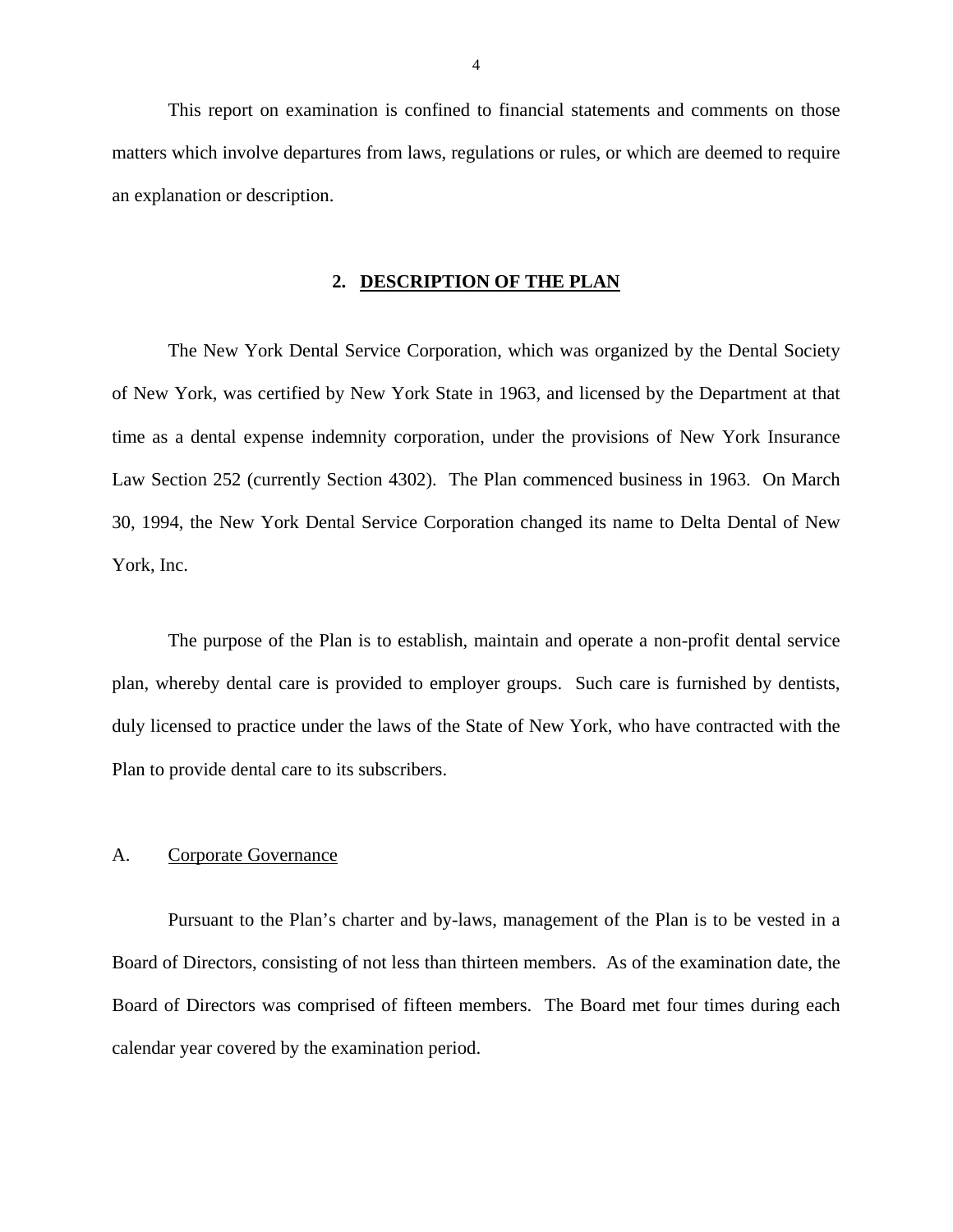As of December 31, 2011, the Plan's Board of Directors was comprised of the following fifteen (15) members:

| Name and Address                                       | <b>Principal Business Affiliation</b>                   |
|--------------------------------------------------------|---------------------------------------------------------|
| Michael C. Alfano, D.M.D., PhD<br>New York, New York   | <b>Executive Vice President,</b><br>New York University |
| Anthony L. DiMango, D.D.S.<br>Brooklyn, New York       | Dentist                                                 |
| Susan R. Fegan, CEBS<br>Southport, North Carolina      | Retired                                                 |
| Thomas M. Halton, D.M.D.<br>Roslyn Harbor, New York    | Retired                                                 |
| Barbara R. Katersky<br>New York, New York              | Human Resource Consultant,<br><b>HR</b> Consulting      |
| George S. Karalekas<br>New York, New York              | President,<br>Karalekas & Company                       |
| Andrew S. Levine, D.D.S.<br>Saratoga, New York         | Dentist                                                 |
| Roger A. Maglio<br>Copake, New York                    | Retired                                                 |
| Thomas J. McCartin<br>Rockville Centre, New York       | Advertising Agency Executive,<br>McCartin Advertising   |
| Alan M. Patrignani, D.D.S.<br>Clarence, New York       | Dentist                                                 |
| John D. Semler<br>Oceanside, California                | Retired                                                 |
| James E. Spencer, D.D.S.<br>Woodcliff Lake, New Jersey | Retired                                                 |
| William R. Thomas<br>Pleasantville, New York           | Senior Vice President,<br>New York Philharmonic         |
| Jozef C. Verbraeken<br>Shirley, Massachusetts          | Retired                                                 |
| Thomas H. Wysmuller<br>Saugerties, New York            | President,<br><b>Wysmuller Corporation</b>              |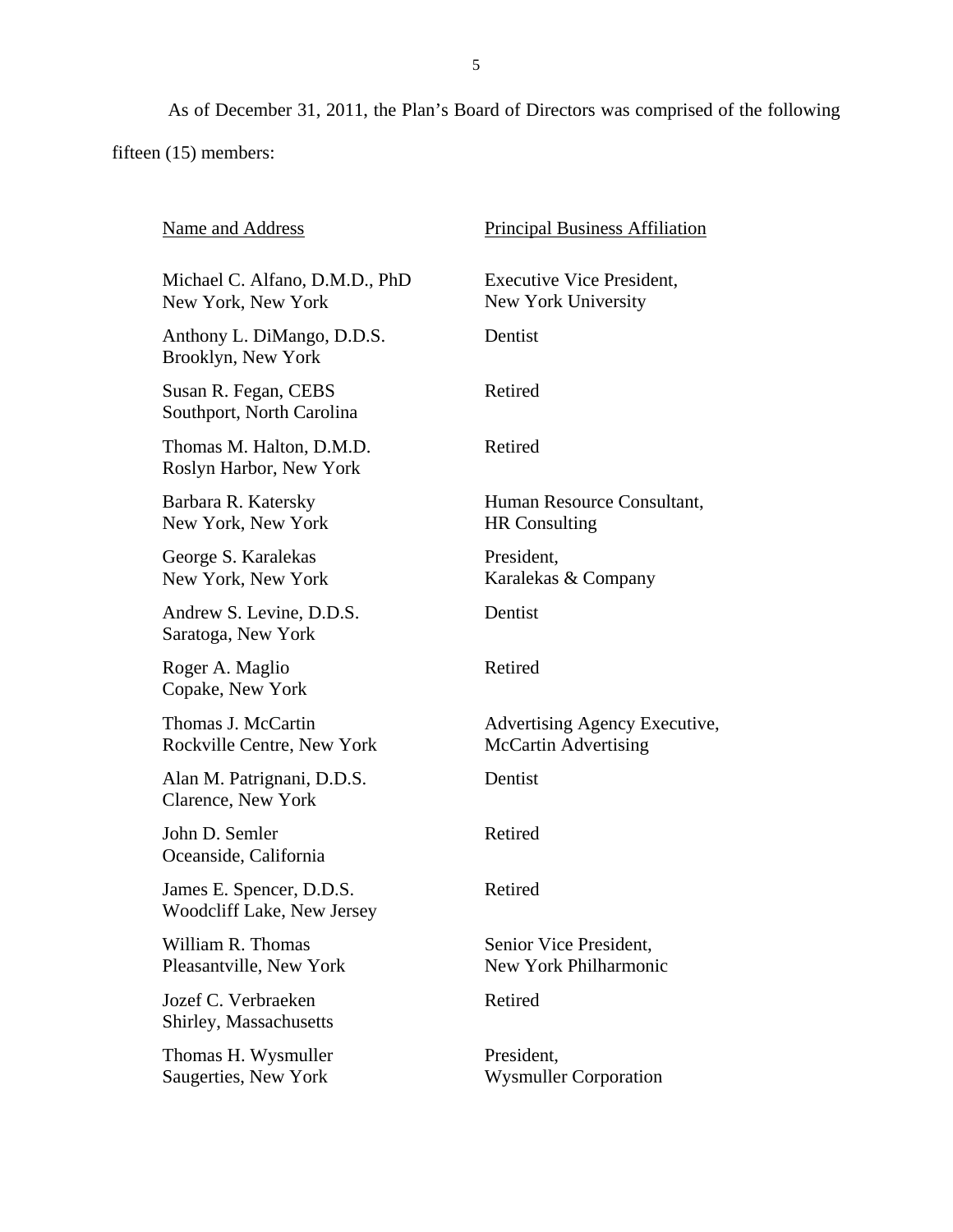The minutes of all meetings of the Board of Directors and committees thereof held during the examination period were reviewed. All such meetings were well attended, with all Board members attending at least one-half of the meetings for which they were eligible to attend.

The officers of the Plan as of December 31, 2011, were as follows:

| Name                 | Title                               |
|----------------------|-------------------------------------|
| Gary D. Radine       | President / Chief Executive Officer |
| Michael J. Castro    | <b>Chief Financial Officer</b>      |
| Anthony S. Barth     | <b>Chief Operating Officer</b>      |
| Charles Lamont, Esq. | <b>Chief Legal Officer</b>          |
| Patrick S. Steele    | <b>Chief Information Officer</b>    |
| Jozef C. Verbraeken  | Secretary & Treasurer               |

### Enterprise Risk Management

As of December 31, 2011, the Plan had a formal Enterprise Risk Management program in place, as recommended by Department Circular Letter No. 14 (2011).

### Internal Audit

The Plan has an established Internal Audit Enterprise ("IAE") to assist the Plan at all levels of management by reviewing and testing financial and operational controls and processes established by management. In addition, the Plan has an Audit Committee to assist the Board of Directors in fulfilling its oversight responsibilities relative to the Plan's financial reporting, internal controls, and the audit process.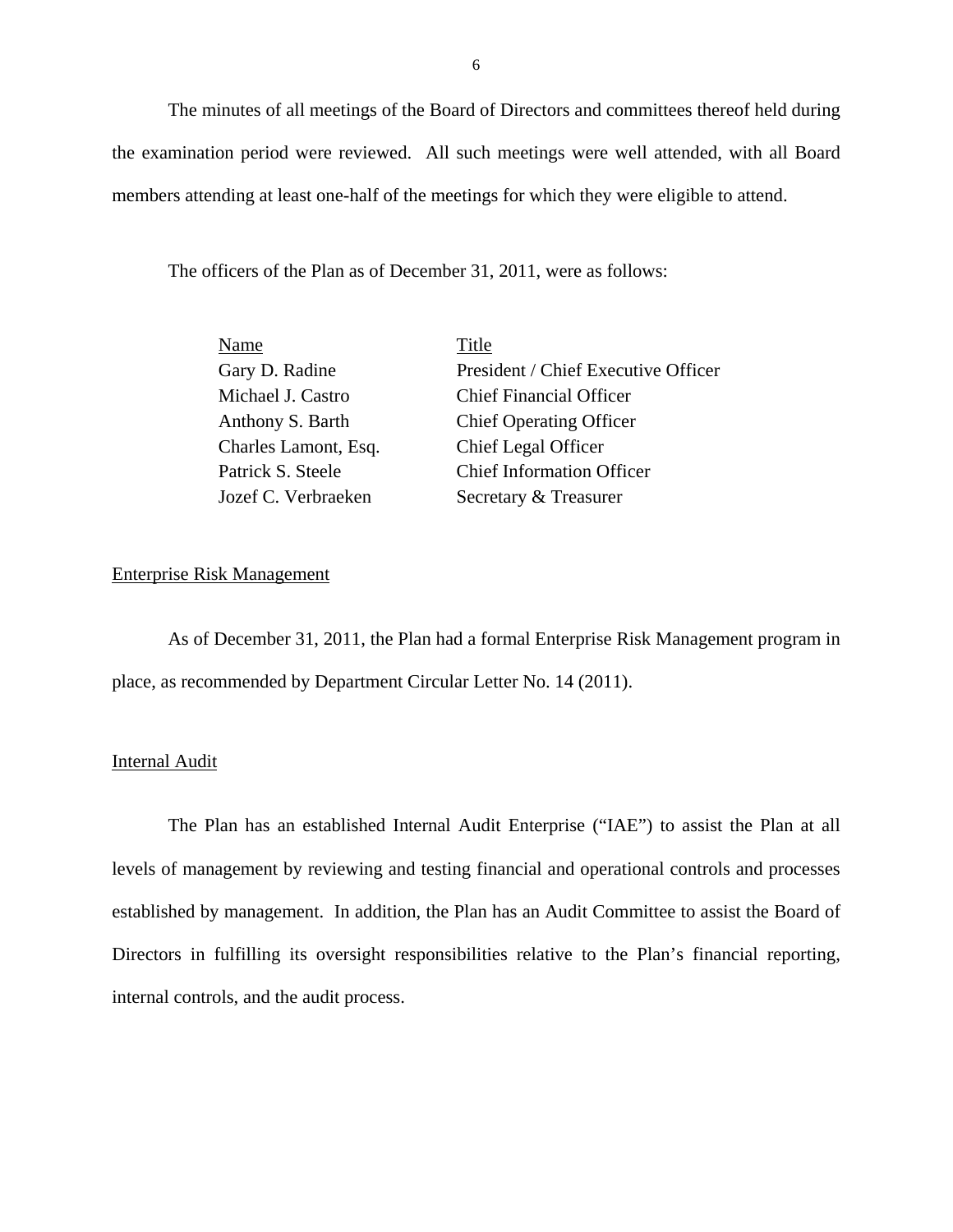The importance of both independence and an audit committee's active involvement within the internal audit function is a widely supported position (best practice) throughout the audit industry, including the Institute of Internal Auditors ("IIA"). Below is the related guidance, as listed on the website of the IIA:

> *"The internal auditor occupies a unique position, he or she is employed by management but is also expected to review the conduct of management which can create significant tension since the internal auditor's independence from management is necessary for the auditor to objectively assess management's action, but the internal auditor's dependence on management for employment is very clear; and to maintain objectivity, internal auditors should have no personal or professional involvement with or allegiance to the area being audited; and should maintain an un-biased and impartial mindset in regard to all engagements."*

> *"A critical activity of the audit committee is to be involved in the hiring of the Chief Audit Executive ("CAE") of the organization. Because the CAE reports to the audit committee, the committee should be responsible for ensuring that the CAE receives fair and timely performance reviews. The audit committee should have an active role in determining the annual salary adjustment for the CAE. The audit committee should be the decision-making party in any decision to terminate the CAE."*

During the examination period, the Plan's IAE did not functionally report to the Audit Committee because the IAE was aligned under the direct supervision of management and not the Audit Committee. However, the IAE did report his activities to the Audit Committee. The Vice President of Internal Audit Enterprise, who was the most senior level position within the Plan's IAE, reported to the Chief Financial Officer and simultaneously reported on an informal basis to the Audit Committee.

The IIA's guidance on the standard of independence of the internal audit function strongly recommends that the IAE be aligned under the direct supervision of the Audit Committee, with informal reporting to the management of the Plan.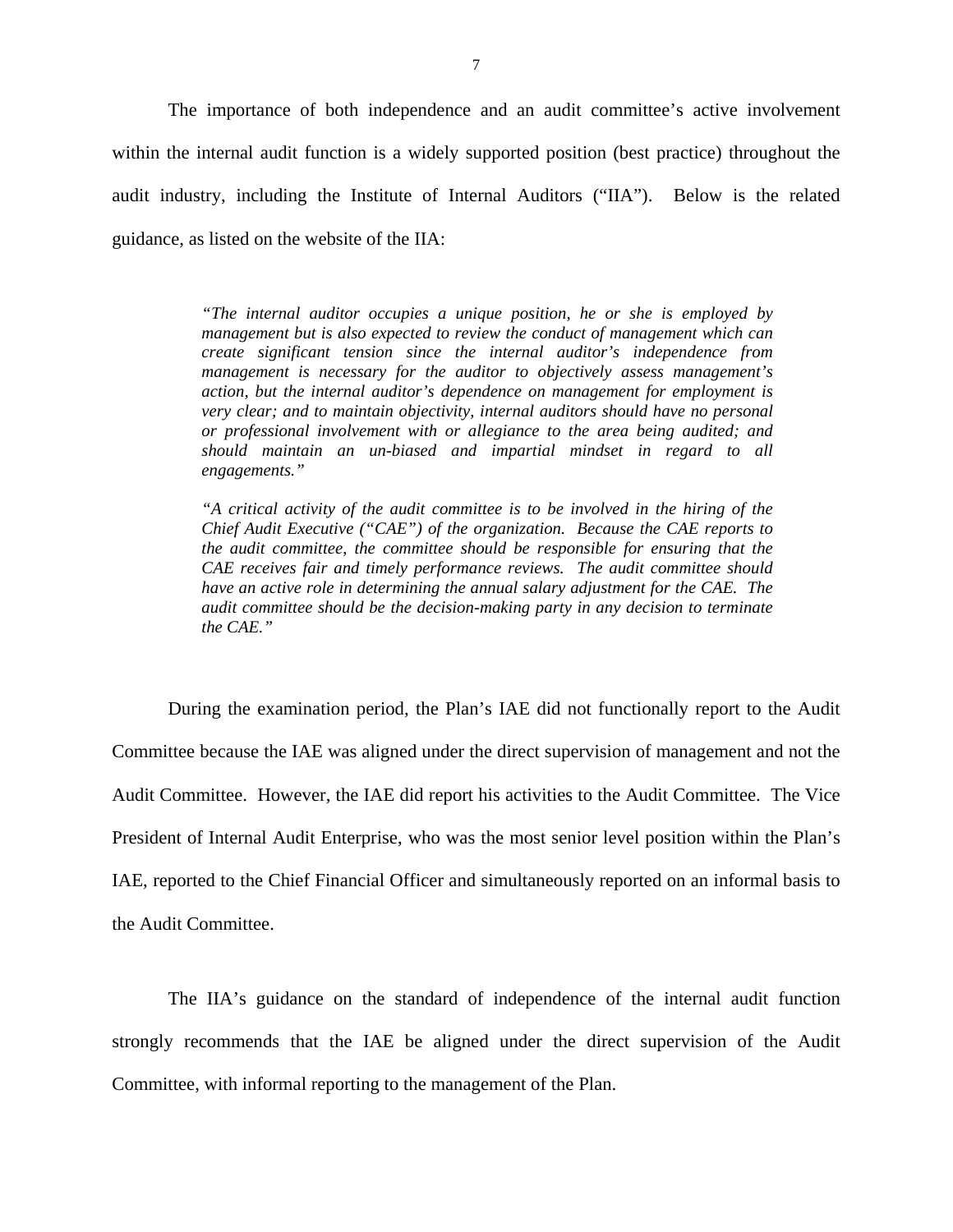It is recommended that the Plan adheres to the guidance promulgated under the Institute of Internal Auditors' International Standards for the Professional Practice of Internal Auditing by insuring that the Internal Audit Enterprise reports functionally to the Audit Committee, with informal reporting to the Plan's management.

Department Circular Letter No. 9 (1999) states in part:

 adjudication procedures, including those set forth in the current claims manual, are "…the board obtain the following certifications annually: (i) from either the company's director of internal audit or independent CPA that the responsible officers have implemented the procedures adopted by the board, and (ii) from the company's general counsel a statement that the company's current claims in accordance with applicable statutes, rules and regulations."

"Of equal importance is the adoption of written procedures to enable the board to assure itself that the company's operations in other key areas are being conducted in accordance with applicable statutes, rules and regulations."

A review of the Plan's corporate governance revealed that the Board of Directors did not adopt written procedures that would allow the Board to obtain annual certifications from either the Plan's director of internal audit or independent CPA that the responsible officers have implemented procedures adopted by the Board, and from the Plan's general counsel, a statement that the Plan's current claims adjudication procedures, including those set forth in the current claims manual, are in accordance with applicable New York State statutes, rules and regulations.

It is recommended that the Plan's Board of Directors adopt written procedures that require the Board to obtain annual certifications from either the Plan's director of internal audit or independent CPA that the responsible officers have implemented procedures adopted by the Board, and from the Plan's general counsel, a statement that the Plan's current claims adjudication procedures, including those set forth in the current claims manual, are in accordance with applicable New York State statutes, rules and regulations, as mandated by Department Circular Letter No. 9 (1999).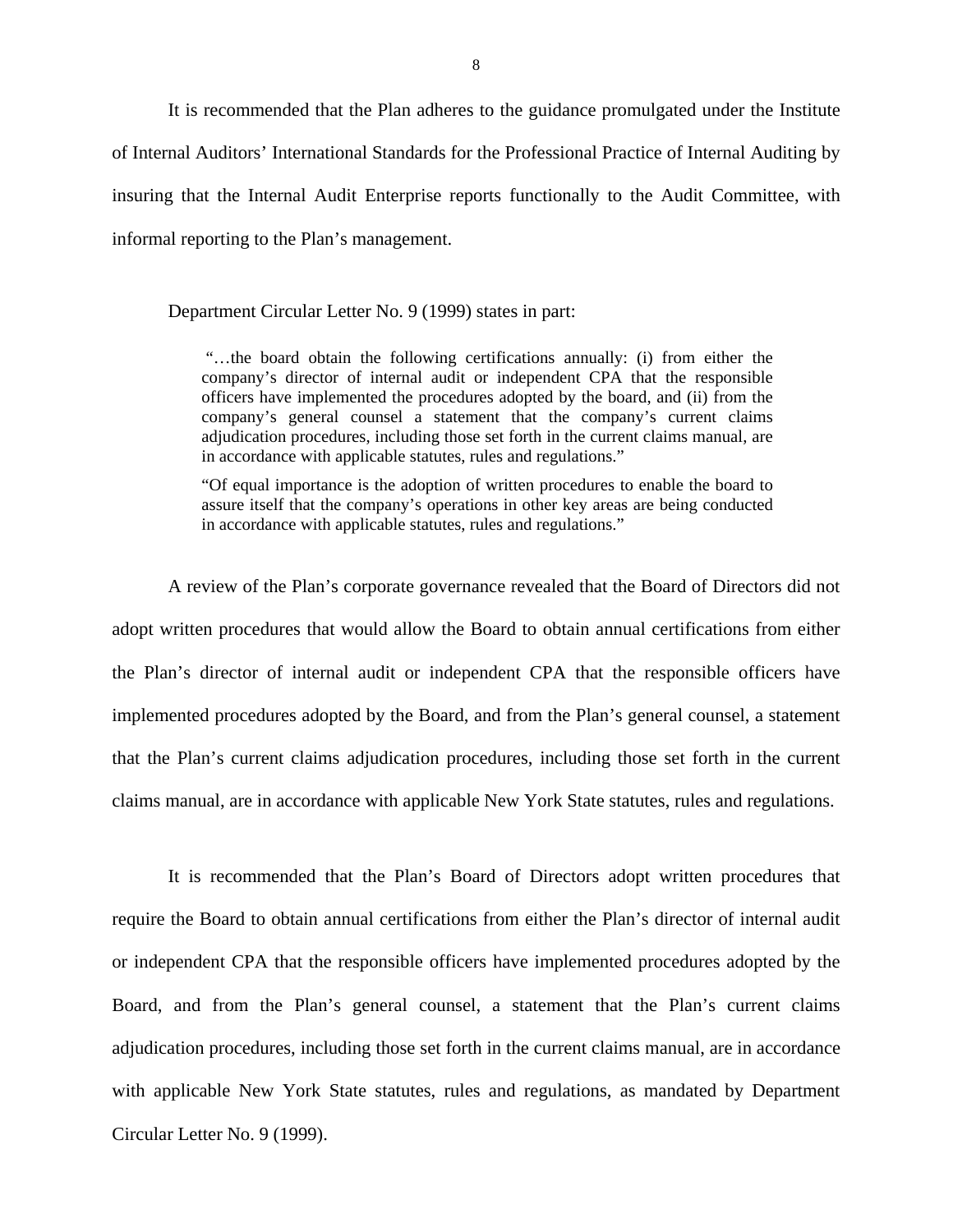Circular Letter No. 9 (1999) also states in part:

"The board is reminded that its responsibilities to oversee management's handling of the claims adjudication process extends to outside parties who, pursuant to a management administrative service, provider or other contract with the company, perform one or more of the claim adjudication procedures normally done by the company itself."

It is also recommended that the Plan's Board of Directors obtain annual certifications from its third-party claims administrators that claims are being processed in accordance with the Plan's current claims manual and applicable New York State statutes, rules and regulations, as mandated by Department Circular Letter No. 9 (1999).

### B. Territory and Plan of Operation

The Plan is licensed to sell dental insurance in all counties of New York State. The Plan's direct premiums written for the examination period were as follows:

| \$24,415,962<br>2007<br>\$32,245,348<br>2008<br>\$38,051,400<br>2009<br>\$43,603,938<br>2010<br>\$46,964,632<br>2011 | Calendar Year | <b>Direct Premiums Written</b> |
|----------------------------------------------------------------------------------------------------------------------|---------------|--------------------------------|
|                                                                                                                      |               |                                |
|                                                                                                                      |               |                                |
|                                                                                                                      |               |                                |
|                                                                                                                      |               |                                |
|                                                                                                                      |               |                                |

In 2008 and 2009, premiums increased 32.1% and 18%, respectively, as a result of the Plan's non-retention and retention contracts. In 2010, premiums increased 14.6% on its nonretention and retention contracts which were accomplished mainly by benefit and rate adjustments in the Plan's largest groups and a net increase in the number of groups. In 2011, premiums increased 7.7% on its non-retention and retention contracts which were the results of enrollment growth and rate increases.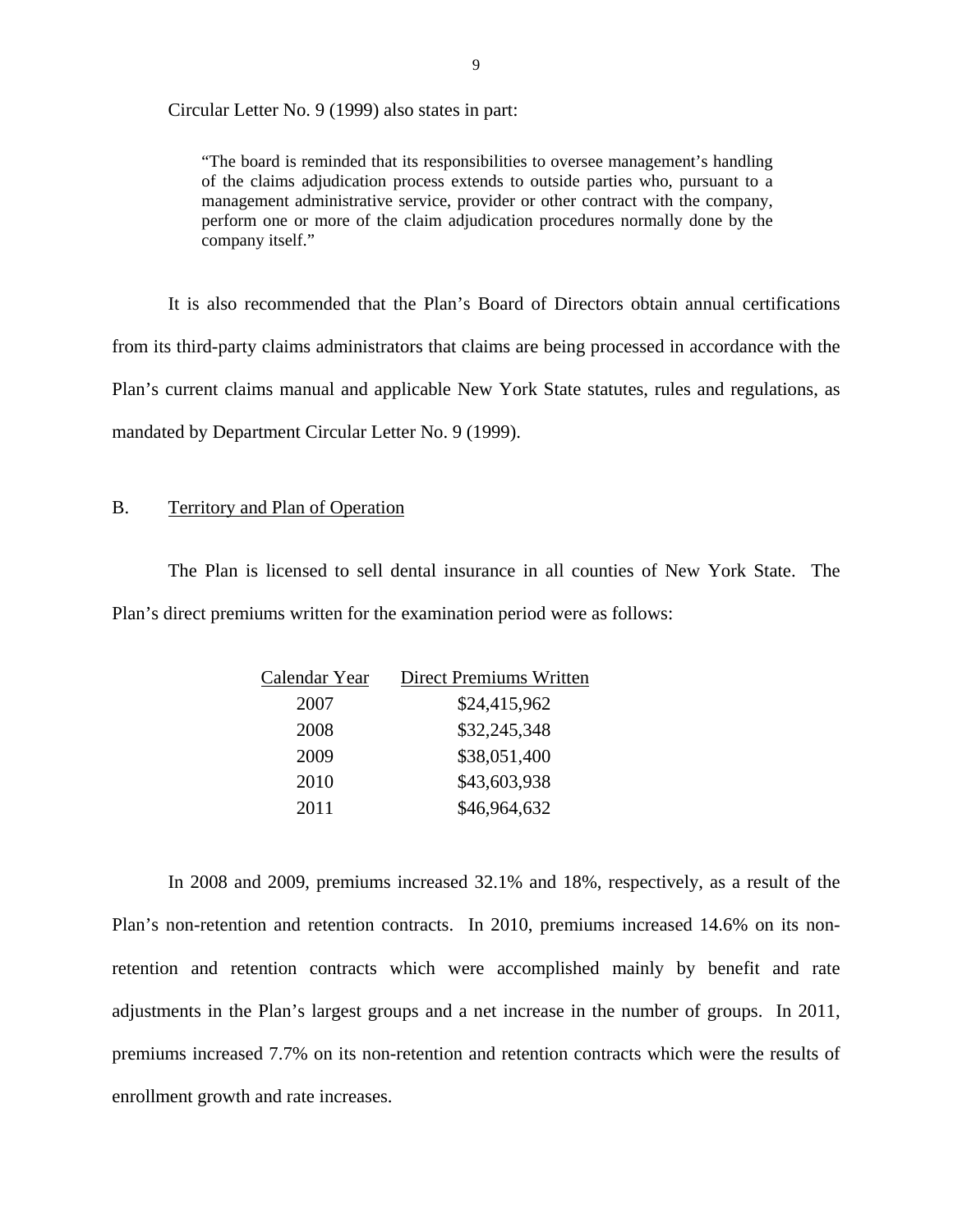DDNY offers dental indemnity and managed care contracts. The Plan's managed care contract is offered under DeltaCare USA, a dental health maintenance product. With this type of contract, DDNY pays a monthly capitation fee to contracted providers that provide services to enrolled members who pay a fixed co-payment at the time of service. While the dentists who participate in this program accept some risk, the risk is mitigated through the Plan's "Chair Hour Guarantee" program, which guarantees that providers will receive a certain income based upon the relative value units of the procedure(s) performed.

The Plan does not offer coverage in the direct pay market or government programs. Small group indemnity coverage sold directly by the Plan is available to those with less than five members as long as the number enrolled represents at least 50% of the eligible population. Also, since 2007, small groups with two to four members can purchase indemnity coverage through two contracted independent third party administrators (TPAs), Gettysburg Insurance Services Industry Trust, based in Gettysburg, Pennsylania and Morgan White Group (MWG), based in Jackson, Mississippi. Of these two TPAs, only MWG offers individual indemnity coverage. The DeltaCare USA product is available both to individuals and groups.

The Plan acts as a third party administrator for Cost Plus Contracts (administrative service provided only), wherein purchasers are billed for all of the claims that are paid, plus an adminstrative fee, which is either a percentage of claims paid or a fee per eligible enrollee.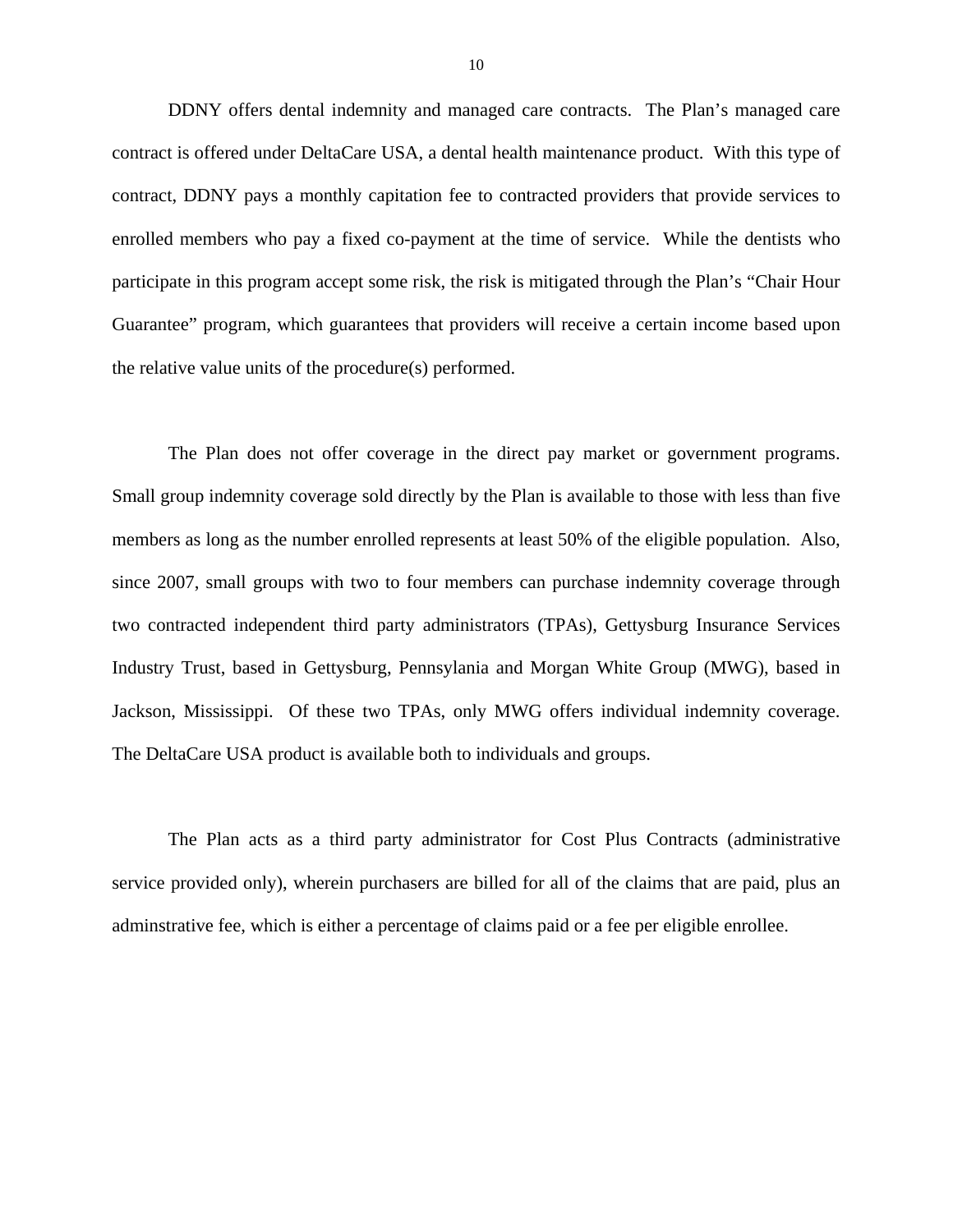| Calendar Year | Enrollment |
|---------------|------------|
| 2007          | 237,639    |
| 2008          | 335,141    |
| 2009          | 373,412    |
| 2010          | 370,296    |
| 2011          | 367,172    |

The following chart shows the Plan's enrollment, by year, during the examination period:

The Plan sells its policies using an internal sales force, as well as independent brokers.

### C. Reinsurance

At December 31, 2011, the Plan maintained two quota share reinsurance treaties with Delta Reinsurance Company Inc. ("DRC"), an authorized reinsurer. Treaty No. 3-1-1-88 provides that DRC reinsure DDNY's traditional and discounted fee-for-service programs, Delta Premier, and Delta Preferred Option, respectively. Under Treaty No. 10-1-1-98, DRC reinsured all of DDNY's emergency, specialist, and Chair Hour Guarantee payments in the DeltaCare program. These treaties both call for DDNY to cede 75% of the risk for all policies issued.

The treaties contain an insolvency clause conforming to the requirements of New York Insurance Law Section 1308. With DRC as the applicant, the Plan was provided with a clean and irrevocable letter of credit issued by M&T Bank. The value of the letter of credit as of the examination date was \$1,550,000. The letter of credit is automatically renewed annually. A trust agreement is incorporated in the reinsurance treaty to define the terms and conditions under which the letter of credit may be drawn.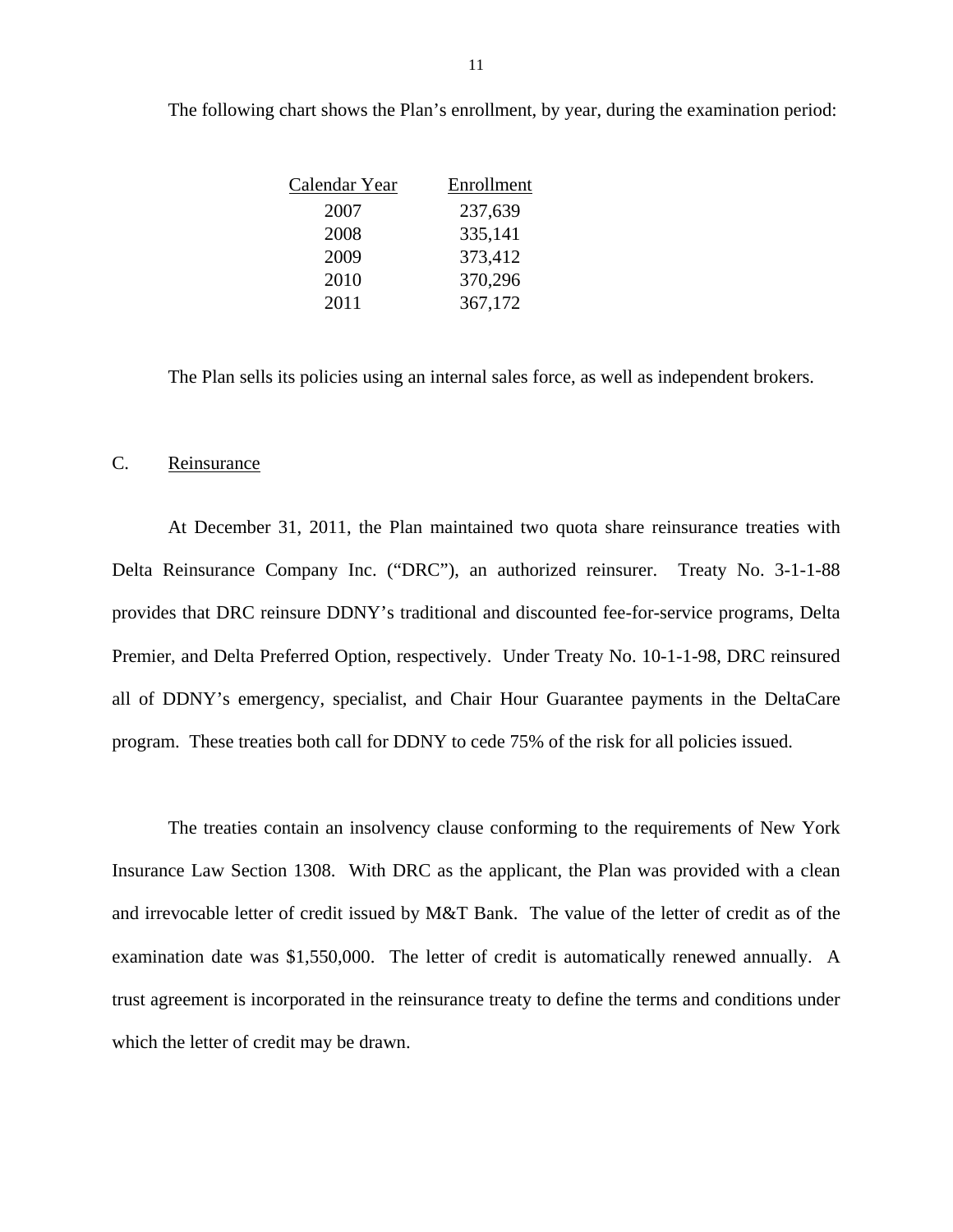### D. Significant Operating Ratios

The underwriting ratios presented below are on an earned-incurred basis and encompass the five-year period covered by this examination:

|                                        | Amounts       | Ratios  |
|----------------------------------------|---------------|---------|
| Claims (net of reinsurance recoveries) | \$116,752,909 | 63.01%  |
| Claim adjustment expenses              | 26,549,535    | 14.33%  |
| General administrative expenses        | 40,021,701    | 21.60%  |
| Net underwriting gain                  | 1,957,135     | 1.06%   |
| Premiums earned                        | \$185,281,280 | 100.00% |

As of December 31, 2011, the Plan's total adjusted capital was \$8,357,461. This amount was well above the Plan's authorized control level risk-based capital of \$2,272,791.

### E. Section 1307 Loans

The examination amount of \$1,360,000 is the same as the amount reported by the Plan as of December 31, 2011. The Section 1307 loan balance of \$1,360,000 consists of three separate loans, which were all approved by the Department, and owed by DDNY to Delta Dental of Pennsylvania. The first loan is \$200,000, issued by the Plan on October 10, 1996, and at year end 2011, the accrued interest and aggregate accrued interest were \$12,000 and \$182,667, respectively. The second loan is \$160,000, issued by the Plan on September 30, 2003, and at year end 2011, the accrued interest and aggregate accrued interest were \$9,600 and \$79,200, respectively. The third loan is \$1,000,000, issued by the Plan on November 24, 2008, and at year end 2011, the accrued interest and aggregate accrued interest was \$60,000 and \$185,833, respectively.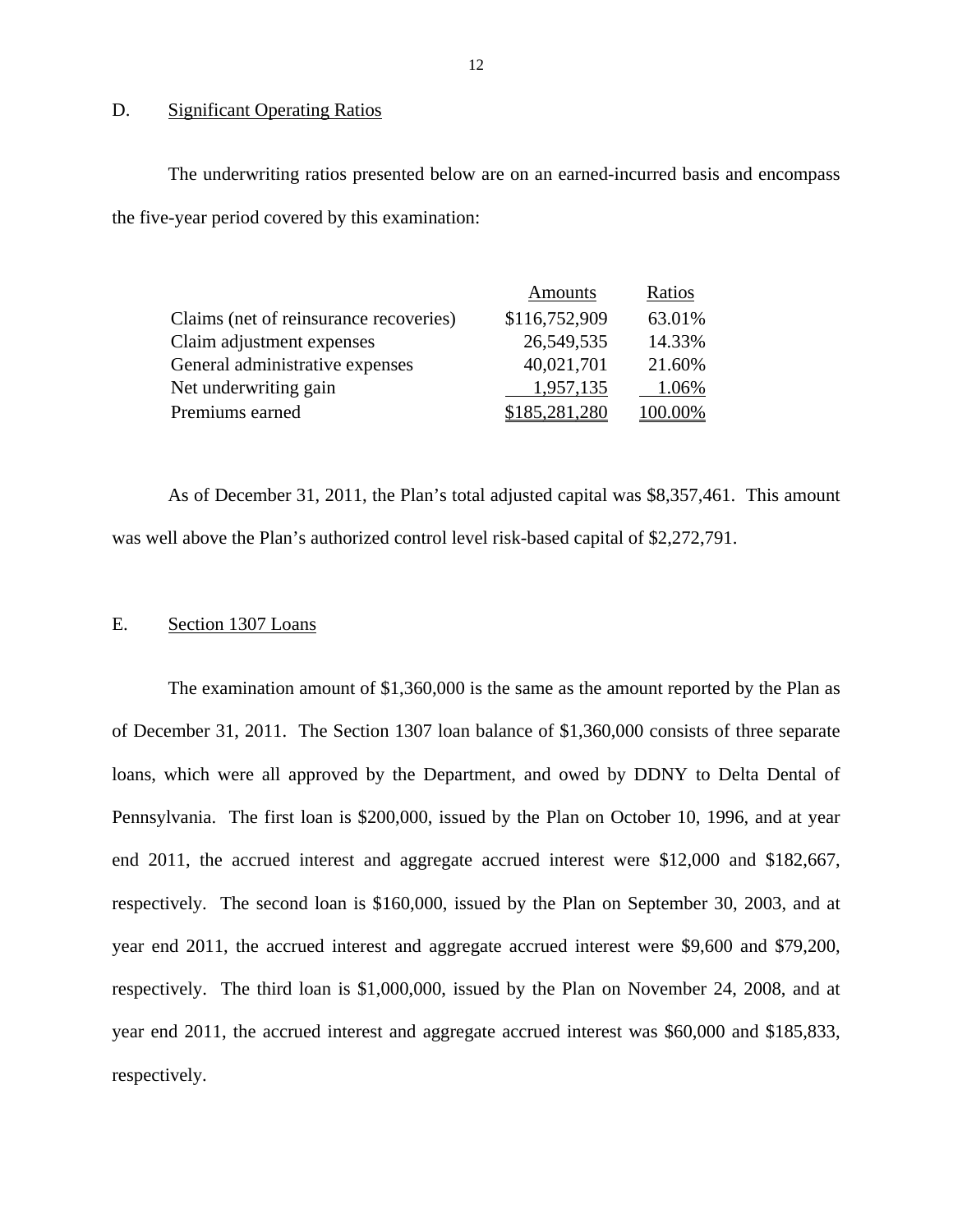### F. Holding Company System

be a controlled insurer, as defined in Section  $1501(a)(2)$  of the New York Insurance Law. DDNY was acquired by Dentegra Group, Inc. in 2001, without the Department prior approval. This was effectuated by DDNY changing its by-laws to transfer the membership voting rights of its directors to the directors of the Dentegra Group, Inc. Upon learning of this change, the Department requested that DDNY submit an application for change of control. The Plan then submitted to the Department for review all of the agreements that would have been in its holding company structure had it proceeded with the above proposal; however, DDNY withdrew its application. Therefore, for the examination period, DDNY was not considered to Subsequent to the examination date, on September 24, 2012, on behalf of Delta Dental of California ("DDC"), the Plan filed with the Department an Application for Approval for Acquisition of Control of DDNY, which the Department approved on October 30, 2013. Upon completion of the acquisition of control DDNY's immediate parent is Dentegra Group, Inc., a Delaware non-profit company, and its ultimate parent is DDC.

The Plan is managed through the operations of a General Agency Agreement ("GAA") between DDNY, PaCa Management, LLC, Delta Dental of Pennsylvania ("DDP"), and Delta Dental Insurance Company ("DDIC"). Through the terms of the agreement, DDP provides general administration services to the Plan, for an administration fee.

Under a separate administrative services agreement, all of DDP's responsibilities are ultimately passed to PaCa Management, LLC ("PaCa"), a limited liability company organized under the laws of the State of Delaware, with principal offices in Wilmington, Delaware. PaCa, which is owned jointly by DDC and DDP, was formed to administer and support DDNY.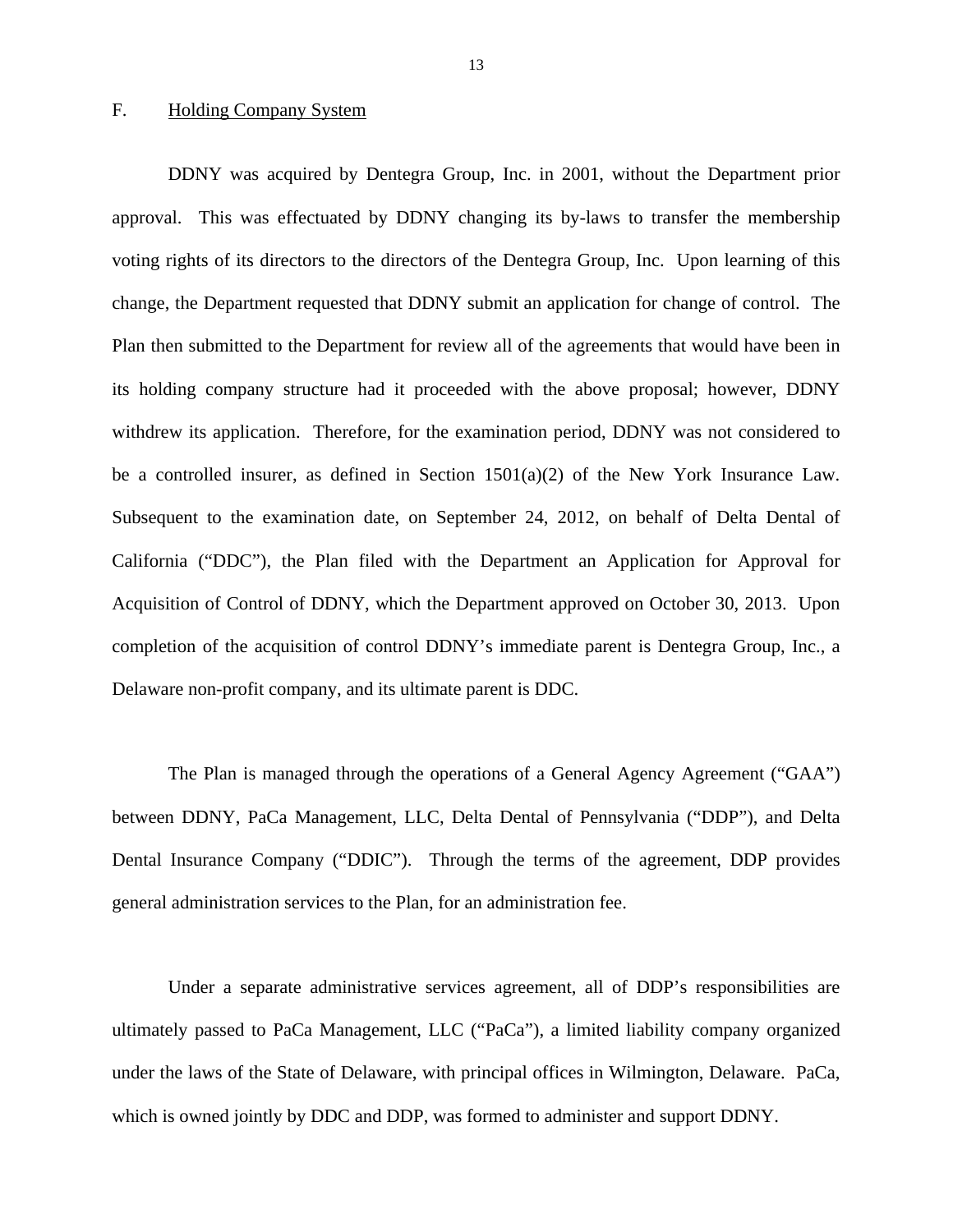The Plan is also a party to a separate agreement, the DeltaCare USA Administration Agreement ("DAA"), with DDIC, whereby DDIC administers the management of the DeltaCare USA ("DUSA") program, a dental health maintenance product. Under the DUSA program, Plan enrollees can visit participating providers and pay only a fixed co-payment.

It should be noted that under the DAA, the administrator sells capitated coverage to groups outside of New York State. In many cases, these groups have members within New York State. For these members, PaCa has been paying a fee to the Plan, in return for which, the Plan has been providing dental services to the New York members through its capitated network, and performing certain administrative functions. This agreement was not filed with the Department within 30 days from when its Application for Approval for Acquisition of Control was approved by the Department, in violation of Section 1505(d)(3) of the New York Insurance Law, which states in part:

> person in its holding company system may not be entered into unless the insurer has "(d) The following transactions between a domestic controlled insurer and any notified the superintendent in writing of its intention to enter into any such transaction at least thirty days prior thereto, or such shorter period as he may permit, and he has not disapproved it within such period:

(3) rendering of services on a regular or systematic basis"

It is recommended that the Plan file with the Department, the DeltaCare USA Administration Agreement, pursuant to the requirements of Section 1505(d)(3) of the New York Insurance Law.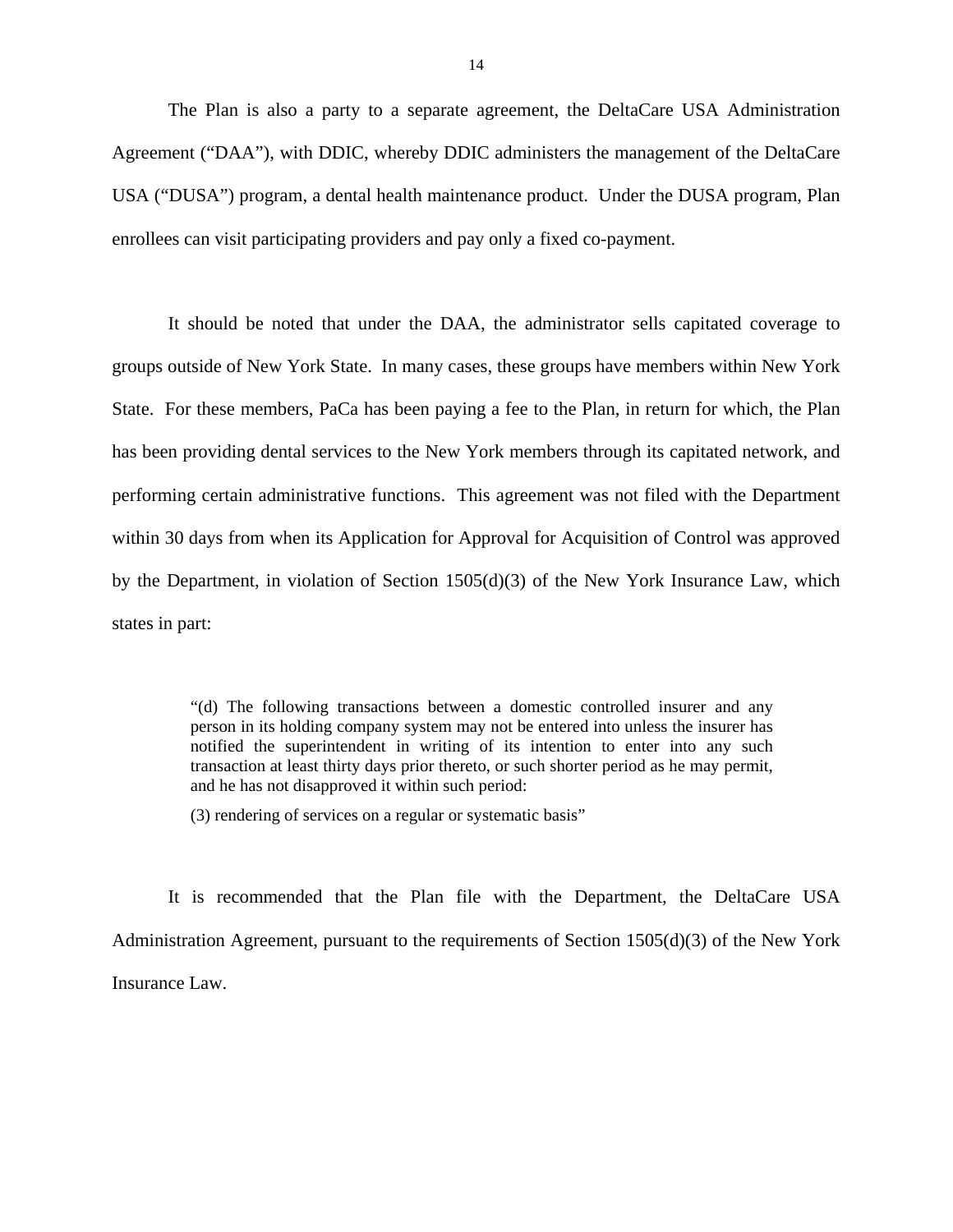### **3. FINANCIAL STATEMENTS**

### A. Balance Sheet

The following statements show the assets, liabilities, and surplus as of December 31, 2011, as contained in the Plan's 2011 filed annual statement, a condensed summary of operations and a reconciliation of the surplus account for each of the years under review. The examiner's review of a sample of transactions did not reveal any differences which materially affected the Plan's financial condition as presented in its financial statements contained in the December 31, 2011 filed annual statement.

### Independent Accountants

The firm of Armanino McKenna LLP ("AM") was retained by the Plan to audit the Plan's combined statutory basis statements of financial position as of December  $31<sup>st</sup>$  of each year in the examination period, and the related statutory-basis statements of operations, surplus, and cash flows for the year then ended.

AM concluded that the statutory financial statements presented fairly, in all material respects, the financial position of the Plan at the respective audit dates. Balances reported in these audited financial statements were reconciled to the corresponding years' annual statements with no discrepancies noted.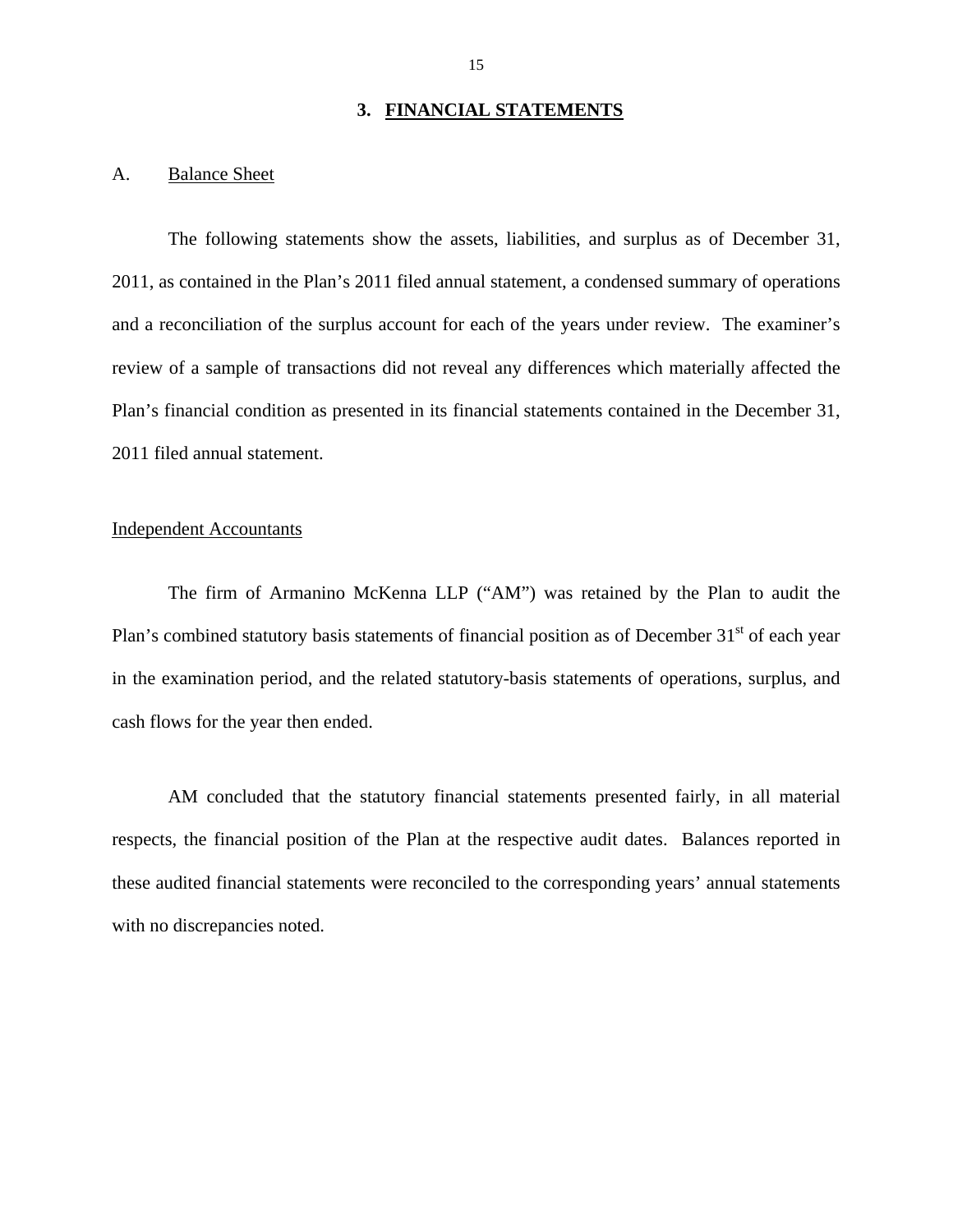| Assets                                                  | Examination  | Plan         |
|---------------------------------------------------------|--------------|--------------|
| <b>Bonds</b>                                            | \$22,694,937 | \$22,694,937 |
| Common stocks                                           | 291,586      | 291,586      |
| Cash and short-term investments                         | (6,544,176)  | (6,544,176)  |
| Investment income due and accrued                       | 270,023      | 270,023      |
| Uncollected premiums in course of collection            | 968,110      | 968,110      |
| Amounts recoverable from reinsurers                     | 3,861,712    | 3,861,712    |
| Other amounts receivable under<br>reinsurance contracts | 203,133      | 203,133      |
| Amount receivable relating to uninsured plans           | 7,069,553    | 7,069,553    |
| Receivables from parent, subsidiaries<br>and affiliates | 1,406,404    | 1,406,404    |
| Healthcare and other amounts receivable                 | 303,871      | 303,871      |
| <b>Total assets</b>                                     | \$30,525,153 | \$30,525,153 |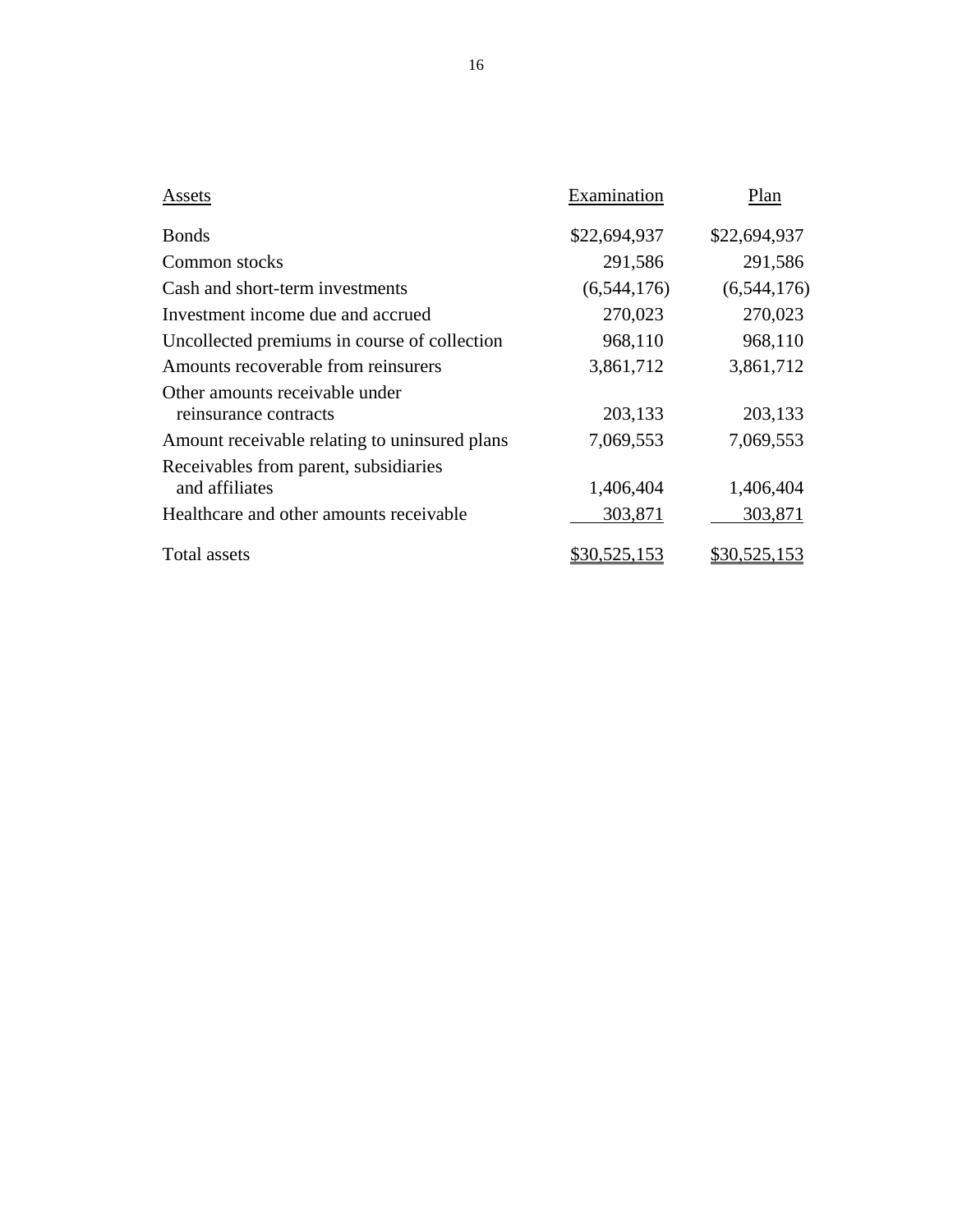| Liabilities                                                           | Examination  | Plan         |
|-----------------------------------------------------------------------|--------------|--------------|
| Claims unpaid                                                         | \$2,206,175  | \$2,206,175  |
| Unpaid claims adjustment expenses                                     | 615,104      | 615,104      |
| Premiums received in advance                                          | 246,665      | 246,665      |
| General expenses due or accrued                                       | 4,041,296    | 4,041,296    |
| Ceded reinsurance premiums payable                                    | 11,549,368   | 11,549,368   |
| Amounts withheld or retained for<br>the account of others             | 732,198      | 732,198      |
| Amounts due to parent, subsidiaries<br>and affiliates                 | 104,807      | 104,807      |
| Funds held under reinsurance treaties<br>with unauthorized reinsurers | 1,500,000    | 1,500,000    |
| Liability for amounts held                                            |              |              |
| under uninsured plans                                                 | 574,817      | 574,817      |
| Amount due retention group                                            | 597,262      | 597,262      |
| <b>Total liabilities</b>                                              | \$22,167,692 | \$22,167,692 |
| <b>Surplus</b>                                                        |              |              |
| Section 1307 loans                                                    | \$1,360,000  | \$1,360,000  |
| <b>Statutory reserve</b>                                              | 5,817,600    | 5,817,600    |
| Unassigned funds                                                      | 1,179,861    | 1,179,861    |
| Total surplus                                                         | \$8,357,461  | \$8,357,461  |
| Total liabilities and surplus                                         | \$30,525,153 | \$30,525,153 |

- Plan to any tax assessments and no liability has been established herein relative to such Note: The Internal Revenue Service has not conducted any audits of the federal income tax return filed by the Plan through tax year 2011. The examiner is unaware of any potential exposure of the contingency.
- Note: No liability appears on the above statement for the Section 1307 loans in the amount of \$1,360,000 and the accrued interest of \$447,700. The loans were granted pursuant to the provisions of Section 1307 of the New York Insurance Law. As provided in Section 1307, repayment of principal and interest shall only be made out of free and divisible surplus, subject to the prior approval of the Superintendent of Financial Services.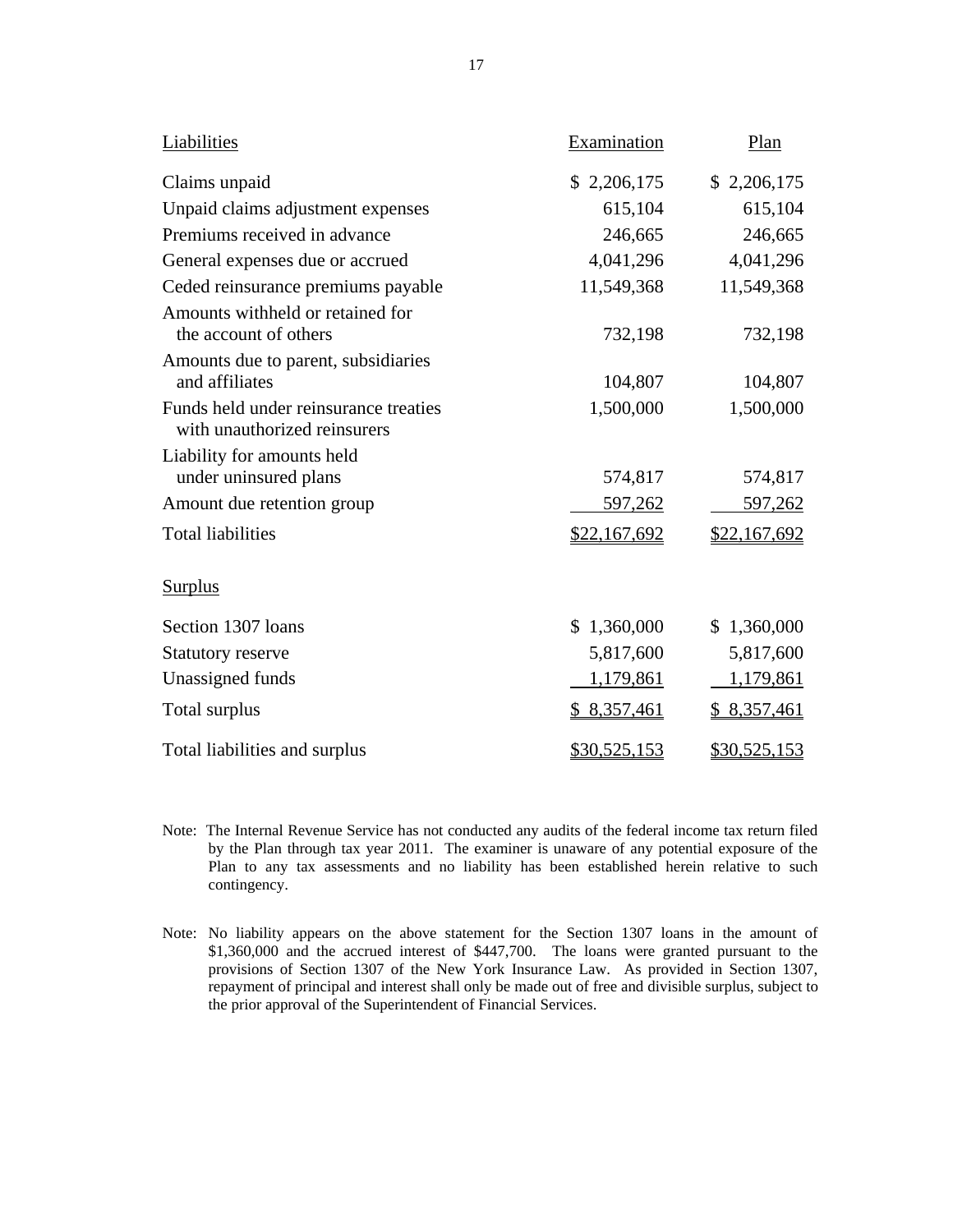## B. Statement of Revenue and Expenses and Surplus

The Plan's surplus increased \$4,922,143 during the five-year examination period, January 1, 2007 through December 31, 2011, detailed as follows:

| Revenue                                                       |                            |                                    |    |               |
|---------------------------------------------------------------|----------------------------|------------------------------------|----|---------------|
| Premium                                                       |                            | \$185,281,280                      |    |               |
| Total revenue                                                 |                            |                                    |    | \$185,281,280 |
| <b>Expenses</b>                                               |                            |                                    |    |               |
| Claims (net of reinsurance recoverable)                       |                            | \$116,752,909                      |    |               |
| Claims adjustment expenses                                    |                            | 26,549,535                         |    |               |
| General administrative expenses                               |                            | 40,021,701                         |    |               |
| Total expenses                                                |                            |                                    |    | \$183,324,145 |
| Net underwriting gain                                         |                            |                                    | \$ | 1,957,135     |
| Net investment income                                         |                            |                                    |    | 2,226,867     |
| Net realized capital gains                                    |                            |                                    |    | 6,267         |
| Aggregate write-ins for other income                          |                            |                                    |    | 96,916        |
| Net income                                                    |                            |                                    | S. | 4,287,185     |
| Change in Surplus                                             |                            |                                    |    |               |
| Surplus, per report on examination<br>as of December 31, 2006 |                            |                                    |    | \$3,435,318   |
|                                                               | Gains in<br><b>Surplus</b> | <b>Losses</b> in<br><b>Surplus</b> |    |               |
| Net income                                                    | \$4,287,185                |                                    |    |               |
| Change in net unrealized capital losses                       |                            | \$22,131                           |    |               |
| Change in non-admitted assets                                 |                            | \$342,911                          |    |               |
| Change in surplus note                                        | 1,000,000                  |                                    |    |               |
| Net change in capital and surplus                             |                            |                                    |    | \$4,922,143   |
| Surplus, per report on examination                            |                            |                                    |    |               |
| as of December 31, 2011                                       |                            |                                    |    | \$8,357,461   |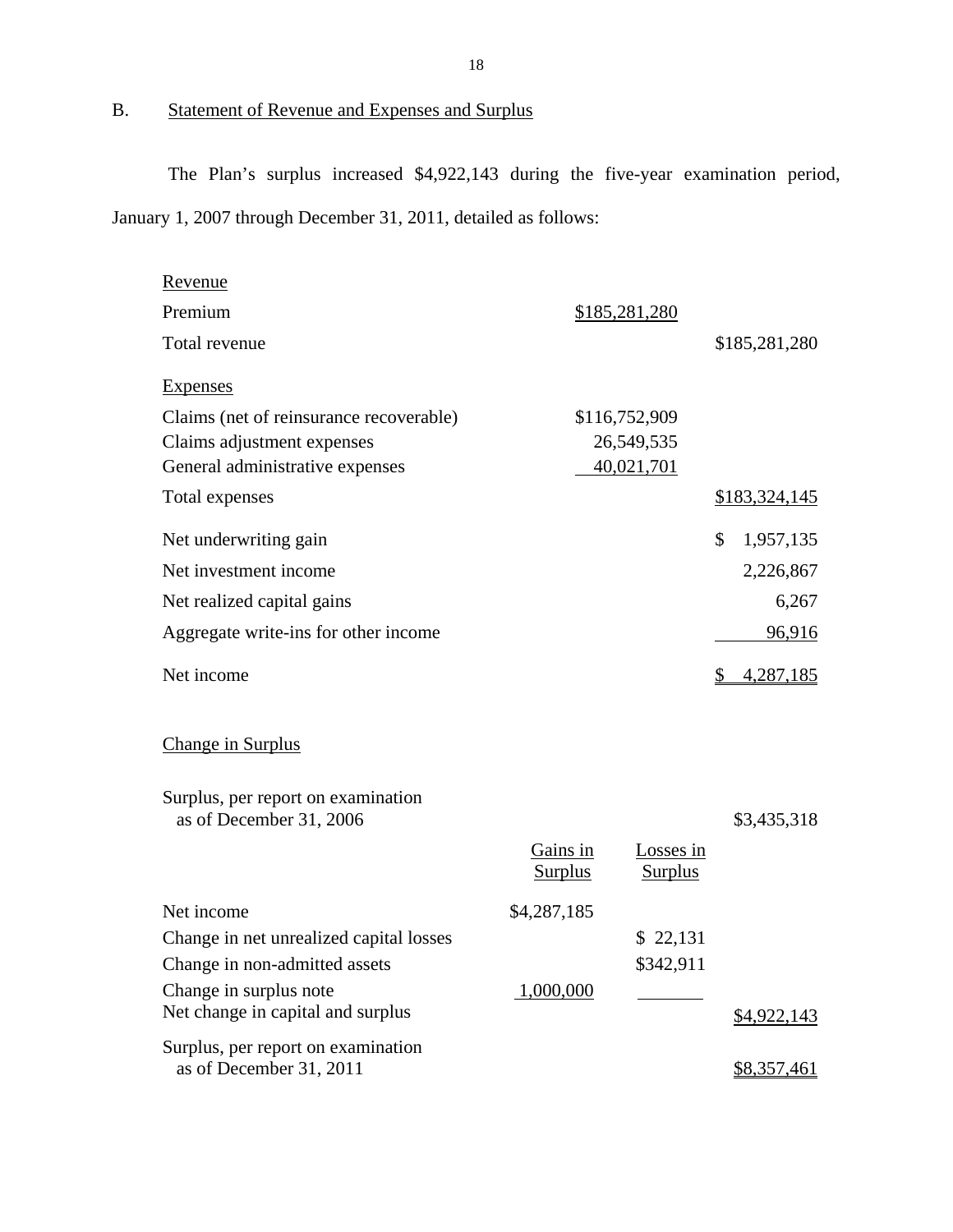### **4. CLAIMS UNPAID**

The examination liability of \$2,206,175 is the same as the amount reported by the Plan as of December 31, 2011.

The examination analysis was conducted in accordance with generally accepted actuarial principles and practices and was based on statistical information contained in the Plan's internal records and in its filed annual statements as verified during the examination.

The examination reserve was based upon actual payments made through a period in time, plus an estimate for claims remaining unpaid at that date. Such estimate was calculated based on actuarial principles which utilized the Plan's experience in projecting the ultimate cost of claims incurred on or prior to December 31, 2011.

### **5. MARKET CONDUCT ACTIVITIES**

In the course of this examination, a review was made of the manner in which the Plan conducts its business and fulfills its contractual obligations to subscribers and claimants. The review was general in nature and is not to be construed to encompass the more precise scope of a market conduct examination.

The review was directed at practices of the Plan in the following areas:

- A. Complaint Log
- B. Record Retention
- C. Prompt Pay Law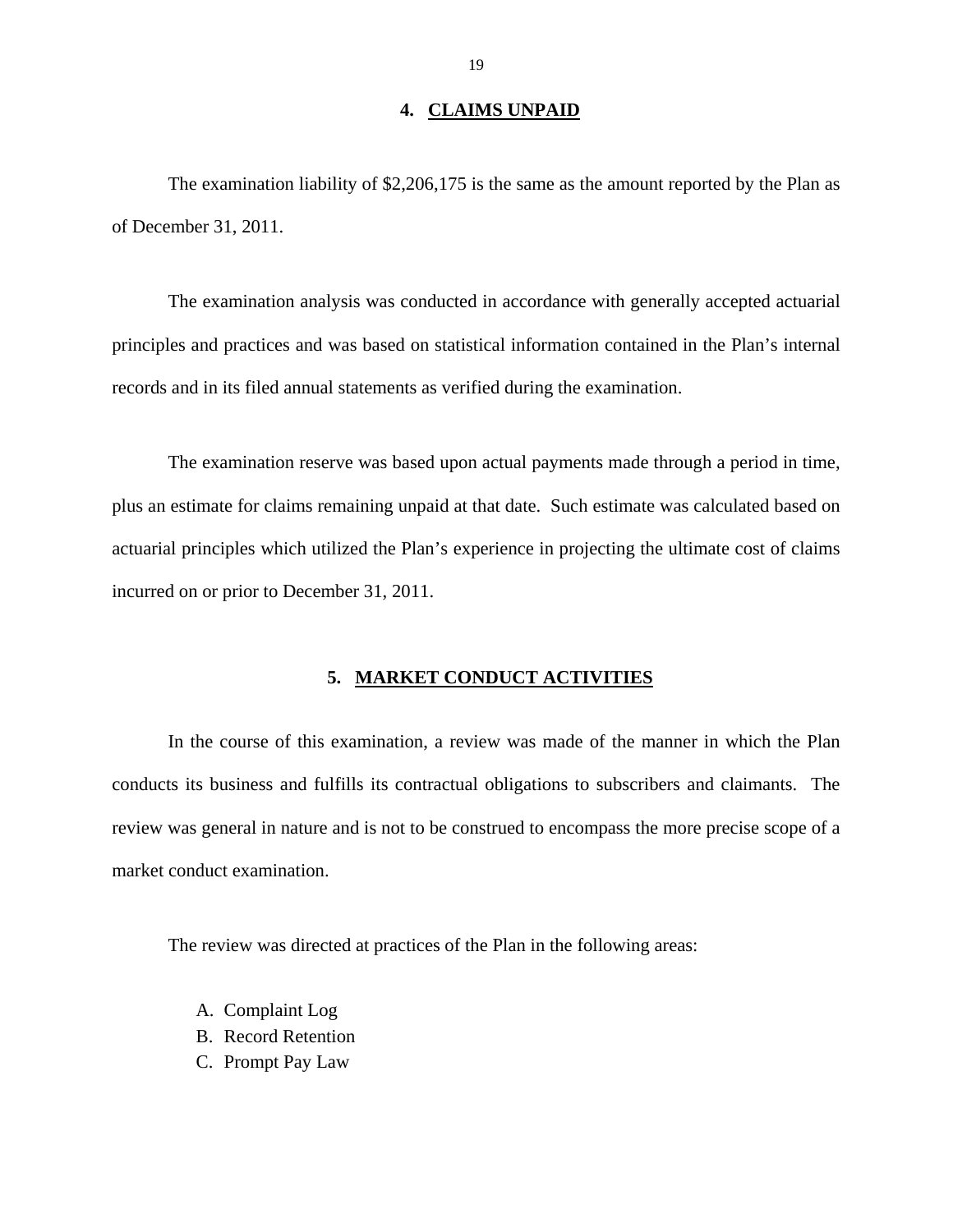### A. Complaint Log

The Plan failed to maintain its complaint logs fully in the manner prescribed by

Department Circular Letter No. 11 (1978), which states in part:

"As part of its complaint handling function, the company consumer services department will maintain an ongoing central log to register and monitor all complaint activity. The log should be kept in a columnar form and list the following:

- 1. The date the complaint was received in-house.
- 2. The name of the complainant and the policy or claim file number.
- 3. The New York State Department of Financial Services file number.
- 4. The responsible internal division i.e. personal lines underwriting, property damage claims, etc.
- 5. The person in the company with whom the complainant has been dealing.
- 6. The person within the company to whom the matter has been referred for review.
- 7. The date of such referral.
- 8. Bearing in mind the appropriate regulation mandating timely substantive replies, the dates of correspondence to the Department Consumer Services Bureau.
	- A. The acknowledgement (if any).
	- B. The date of any substantive response.
	- C. The chronology of further contacts with this Department.
- 9. The subject matter of the complaint.
- 10. The results of the complaint investigation and the action taken.
- 11. Remarks about internal remedial action taken as a result of the investigation."

The Plan has three separate complaint logs. The Complaint Handling Register Listing is missing the above items 2, 3, 4, 7, 8(C), and 11, while the Complaint Handling PPO-Premier Consumer Complaint Log and Complaint Handling DCUSA Consumer Complaint Log are missing the above items 2, 3, 4, 5, 7, 8(B), 8(C), and 11.

It is recommended that the Plan maintain its complaint logs fully in the manner prescribed by Department Circular Letter 11 (1978).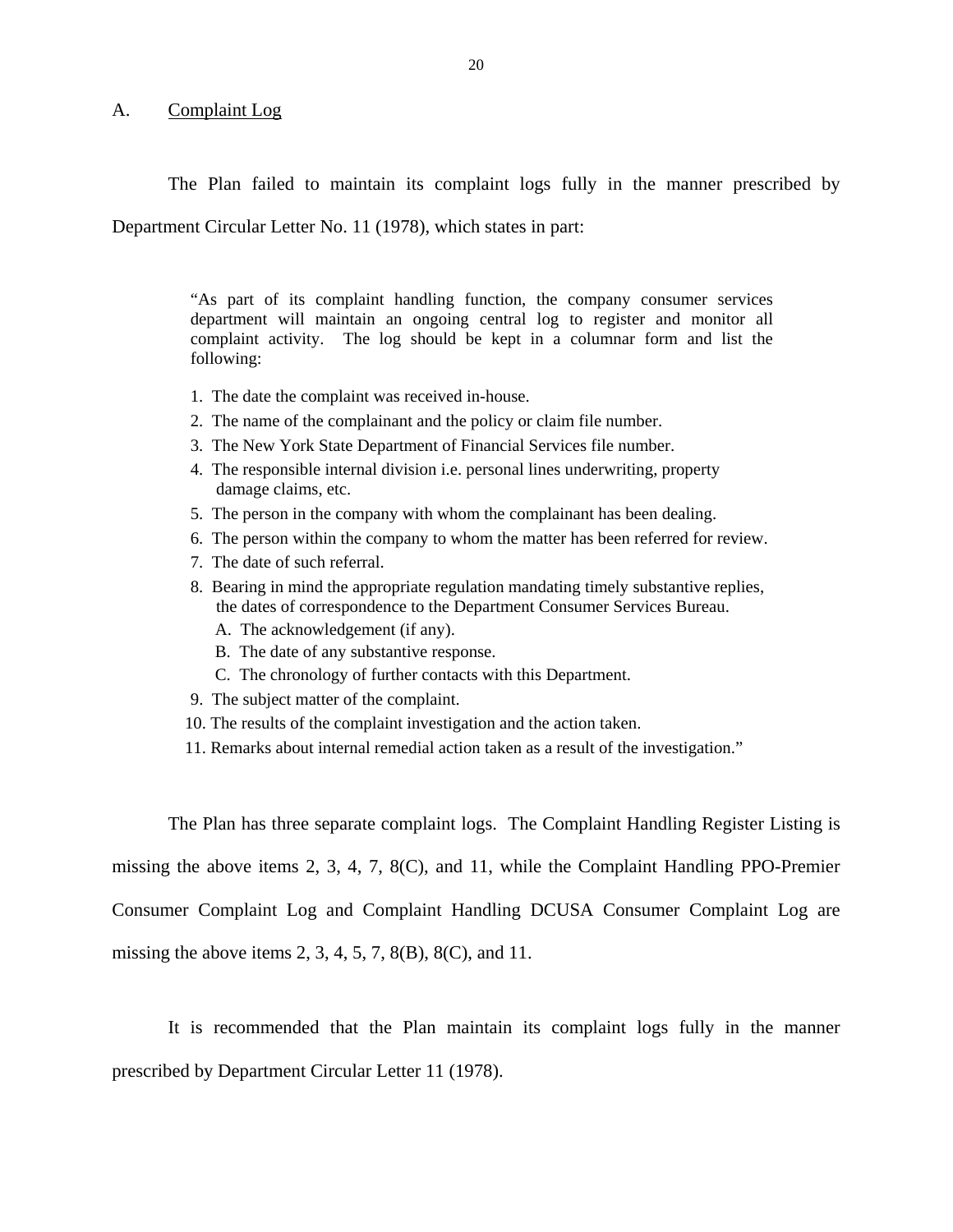### B. Record Retention

DDNY was unable to provide a copy of the application/enrollment form for one selected group.

Part 243.2(b) of Department Regulation No. 152 (11 NYCRR 243.2) states in part:

"(b) Except as otherwise required by law or regulation, an insurer shall maintain: 1) A policy record for each insurance contract or policy for six calendar years after the date the policy is no longer in force or until after the filing of the report on examination in which the record was subject to review, whichever is longer.

A policy record shall include:

(ii) The application, including any application form or enrollment form for coverage under any insurance contract or policy;

(8) Any other record for six calendar years from its creation or until after the filing of a report on examination or the conclusion of an investigation in which the record was subject to review."

It is recommended that DDNY maintain the application/enrollment forms of its groups for at least 6 calendar years after the date the policy is no longer in force or until after the filing of the report on examination in which the record was subject to review, whichever is longer, as required by Section 243.2(b)(1)(ii)(8) of Department Regulation 152 (11 NYCRR 243.2).

C. Prompt Pay Law

A review of the Plan's Prompt Pay Law compliance was performed by using a statistical sampling methodology. The statistical sampling process was performed using the computer software program ACL.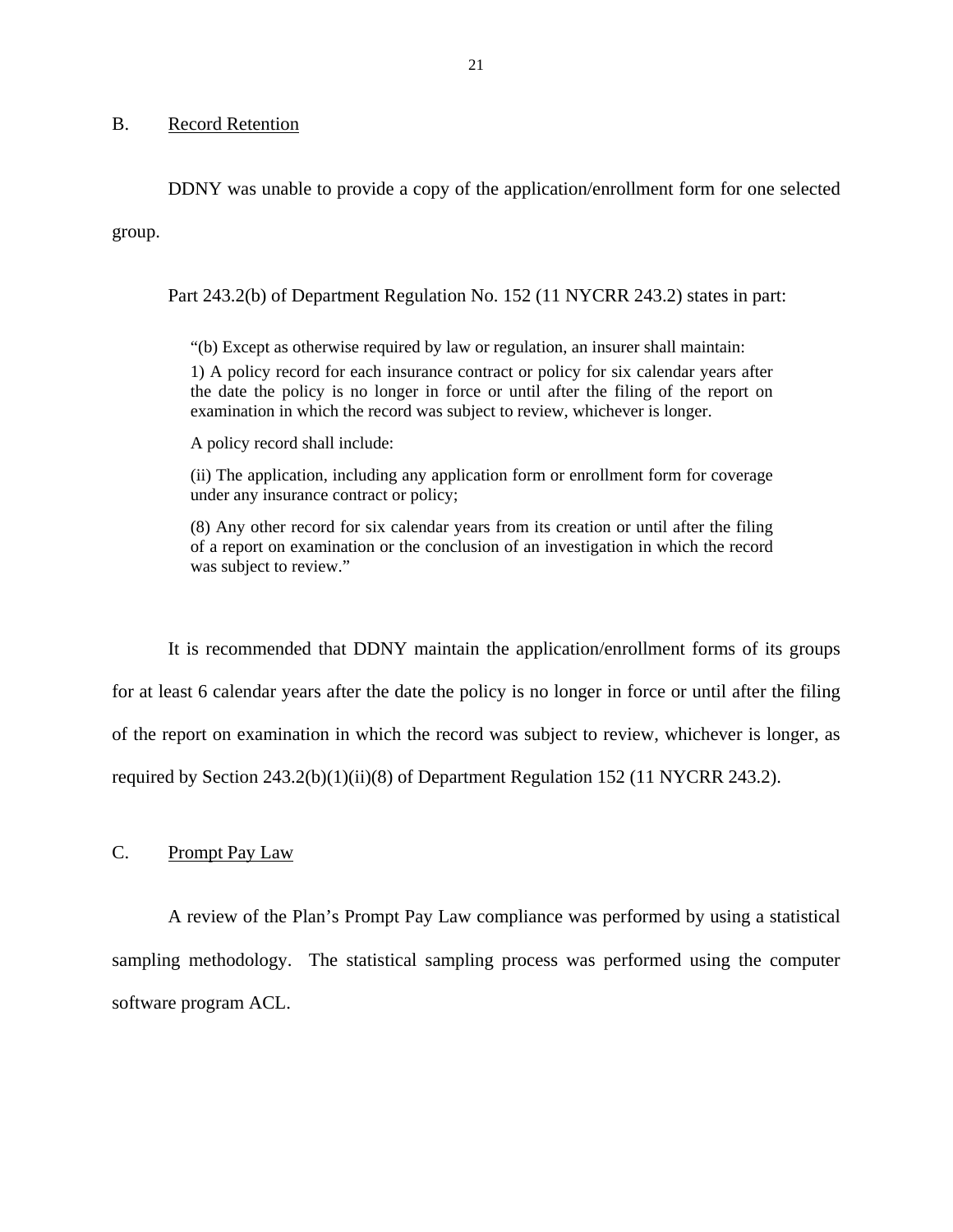For the purposes of this report, a "claim" is the total number of items submitted by a single provider on a single claim form, as reviewed and entered into the claims processing system. This claim may consist of various lines, procedures or service dates.

New York Insurance Law Section 3224-a, "Standards for prompt, fair and equitable settlement of claims for health care and payments for health care services" ("Prompt Pay Law"), requires insurers to pay undisputed claims within thirty (30) days when received via the internet or electronic mail, or forty-five (45) days when received by mail or facsimile. If such undisputed claims are not paid within the prescribed time frames, interest may be payable. The Prompt Pay Law also requires, for disputed claims, insurers to deny with a specific reason or if additional information is needed, to make such a request for such information within thirty (30) days from when the claim was received, regardless of whether the claim was received in a paper or electronic format.

Section 3224-a(a) of the New York Insurance Law states in part:

"Except in a case where the obligation of an insurer or an organization or corporation licensed or certified pursuant to article forty-three or forty seven of this chapter or article forty-four of the public health law to pay a claim submitted by a policyholder or person covered under such policy ("covered person") or make a payment to a health care provider is not reasonably clear, or when there is a reasonable basis supported by specific information available for review by the superintendent that such claim or bill for health care services rendered was submitted fraudulently, such insurer or organization or corporation shall pay the claim to a policyholder or covered person or make a payment to a health care provider within thirty days of receipt of a claim or bill for services rendered that is transmitted via the internet or electronic mail, or forty-five days of receipt of a claim or bill for services rendered that is submitted by other means, such as paper or facsimile."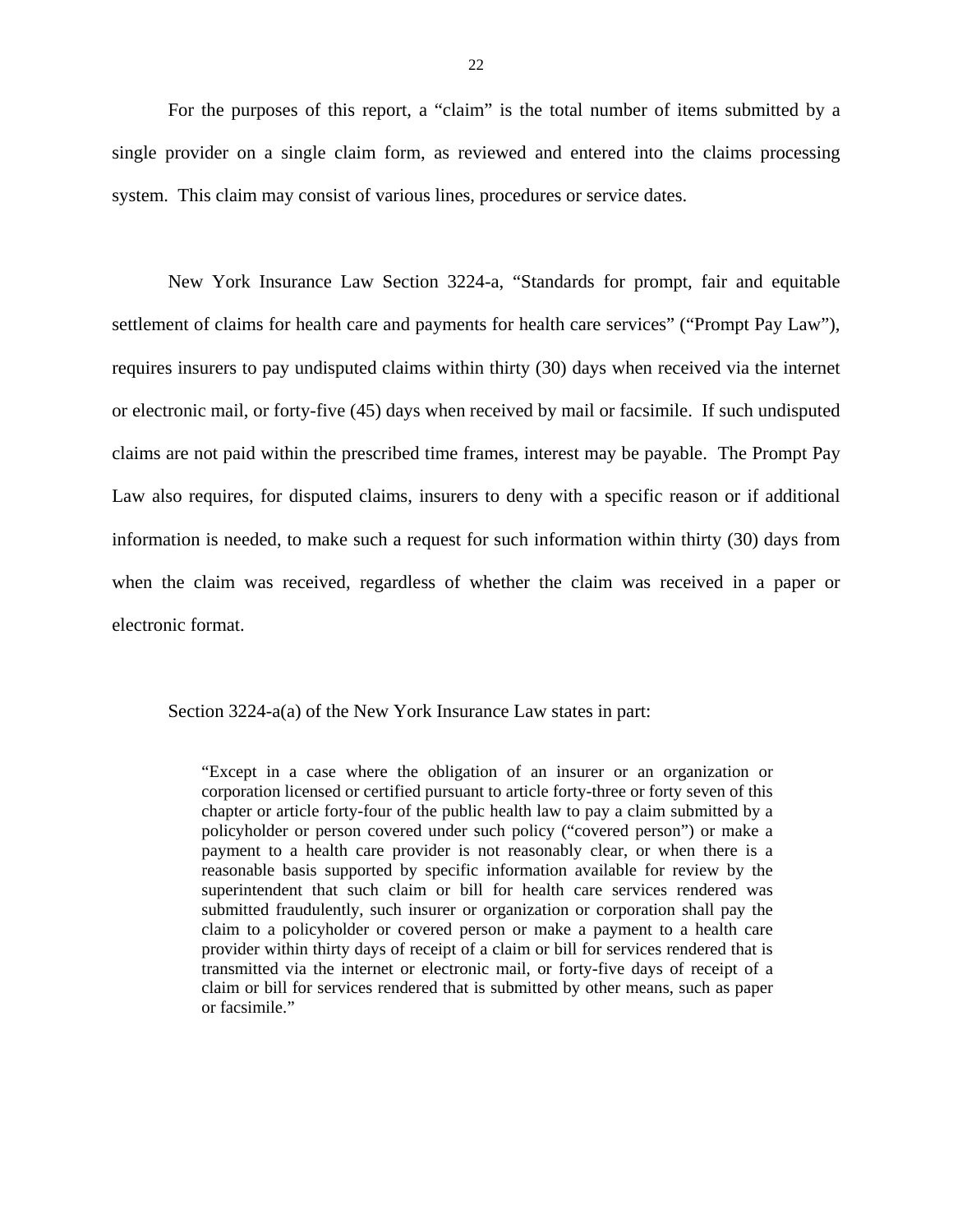Section 3224-a(b) of the New York Insurance Law states in part:

"In a case where the obligation of an insurer …to pay a claim …is not reasonably clear …an insurer …shall …notify the policyholder, covered person or …provider in writing within thirty calendar days of the receipt of the claim:

- (1) that it is not obligated to pay the claim …stating the specific reasons why it is not liable; or
- (2) to request all additional information needed to determine liability to pay the claim…"

The examination performed testing to determine the Plan's compliance with the Prompt Pay Law. In order to accomplish this, a population consisting of all claims submitted between January 1, 2011 and December 31, 2011 that were not paid within the time frames prescribed by Section 3224-a(a) of the New York Insurance Law were identified. The result of this process revealed that from the total population of 693,226 claims adjudicated in 2011, there were 5,188 electronic claims that took longer than thirty (30) days to pay and 7,270 paper claims that took longer than forty-five (45) days to pay. The 5,188 electronic and 7,270 paper claims were selected for sampling to establish whether they were adjudicated in violation of the time frames prescribed by Section 3224-a(a) of the New York Insurance Law.

A sample of 165 electronic claims was extracted from the population of 5,188 possible violations and reviewed. Of this sample, there were 28 confirmed violations of Section 3224 a(a) of the New York Insurance Law. A sample of 163 paper claims was extracted from the population of 7,270 possible violations and reviewed. Of this sample, there were 8 confirmed violations of Section 3224-a(a) of the New York Insurance Law.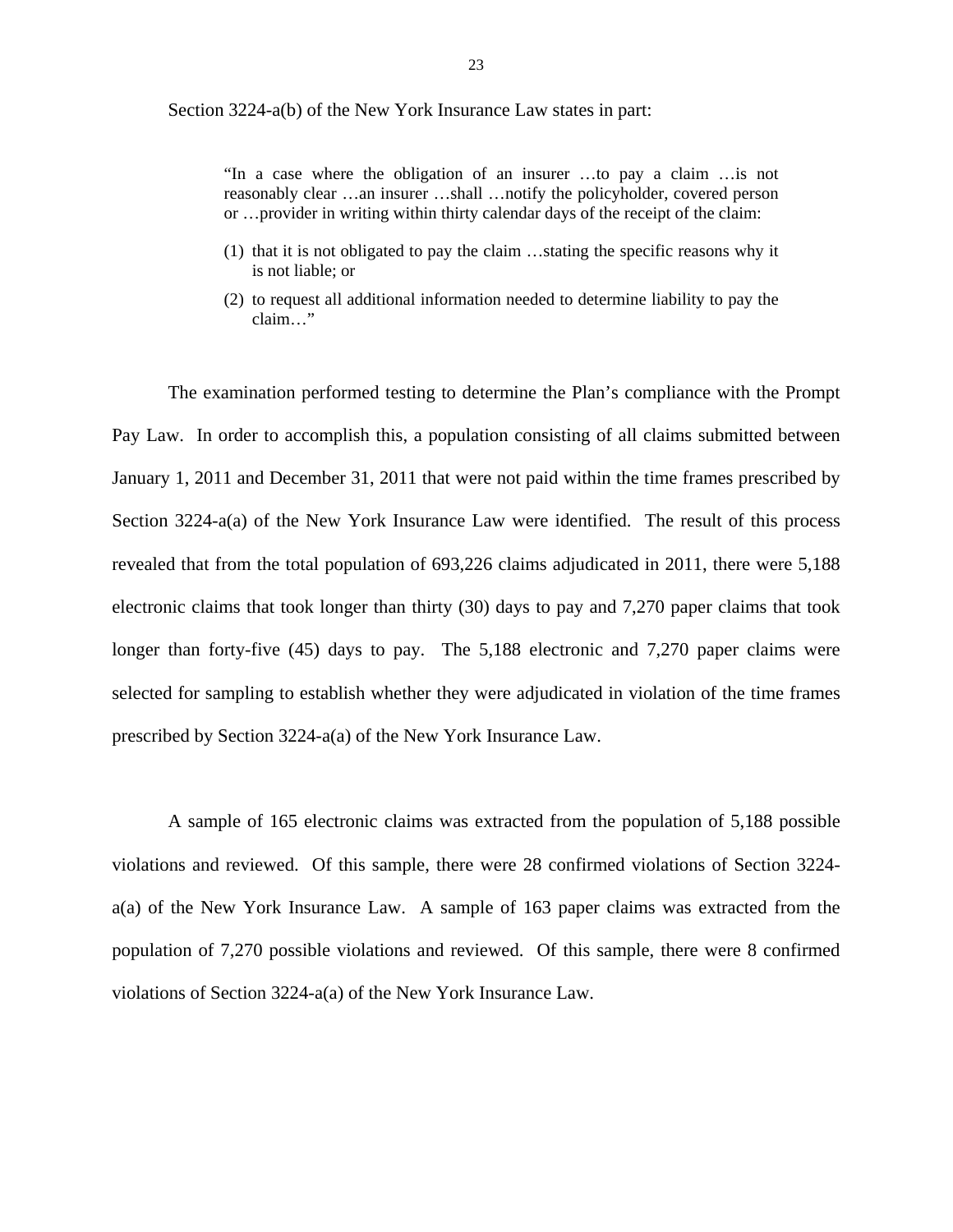The following charts illustrates DDNY's compliance with Section 3224-a(a) of the New York Insurance Law as determined by this examination:

| Total claims population                               | 693,226 |
|-------------------------------------------------------|---------|
| Population of claims paid after<br>30 days of receipt | 5,188   |
| Sample size                                           | 165     |
| Number of claims with violations                      | 28      |
| Calculated violation rate                             | 16.97%  |
| Lower violation limit                                 | 11.24%  |
| Upper violation limit                                 | 22.70%  |
| Calculated claims in violation                        | 880     |
| Lower limit transactions in violation                 | 583     |
| Upper limit transactions in violation                 | 1,178   |

 samples were selected, the rate of error would fall between these limits 95 times). Note: The lower and upper error limits represent the range of potential error (e.g., if 100

| Total claims population                               | 693,226 |
|-------------------------------------------------------|---------|
| Population of claims paid after<br>45 days of receipt | 7,270   |
| Sample size                                           | 163     |
| Number of claims with violations                      | 8       |
| Calculated violation rate                             | 4.91%   |
| Lower violation limit                                 | 1.59%   |
| Upper violation limit                                 | 8.22%   |
| Calculated claims in violation                        | 357     |
| Lower limit transactions in violation                 | 116     |
| Upper limit transactions in violation                 | 598     |

 samples were selected, the rate of error would fall between these limits 95 times). Note: The lower and upper error limits represent the range of potential error (e.g., if 100

It is recommended that the Plan take steps to ensure compliance with Section 3224-a(a)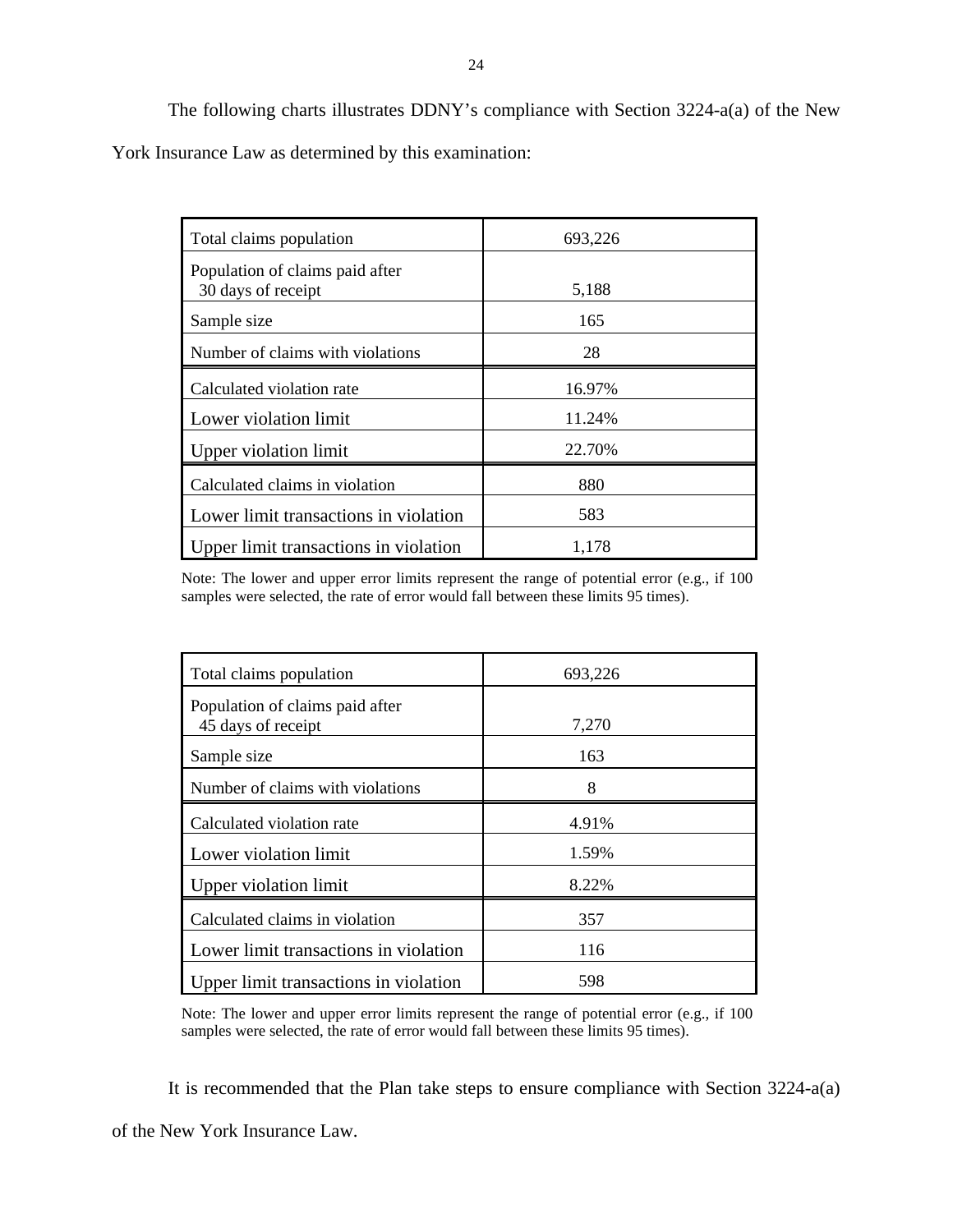A similar recommendation was included within the prior report on examination.

Violations were established of Section 3224-a(b) of the New York Insurance Law through the isolation of all claims that took more than 30 days to deny, within the parameters. The result of the examiner's analysis revealed that 14,944 claims were denied after the 30 day limitation. A sample of 165 claims was extracted from the population and reviewed. Of this sample, there were 28 confirmed violations.

The following chart illustrates DDNY's compliance with Section 3224-a(b) of the New York Insurance Law as determined by this examination:

| Total claims population                                      | 693,226 |
|--------------------------------------------------------------|---------|
| Population of claims adjudicated<br>after 30 days of receipt | 14,944  |
| Sample size                                                  | 165     |
| Number of claims with violations                             | 28      |
| Calculated violation rate                                    | 16.97%  |
| Lower violation limit                                        | 11.24%  |
| Upper violation limit                                        | 22.70%  |
| Calculated claims in violation                               | 2,536   |
| Lower limit transactions in violation                        | 1,680   |
| Upper limit transactions in violation                        | 3,392   |

 samples were selected, the rate of error would fall between these limits 95 times). Note: The lower and upper error limits represent the range of potential error (e.g., if 100

It is recommended that the Plan take steps to ensure compliance with Section 3224-a(b) of the New York Insurance Law.

A similar recommendation was included within the prior report on examination.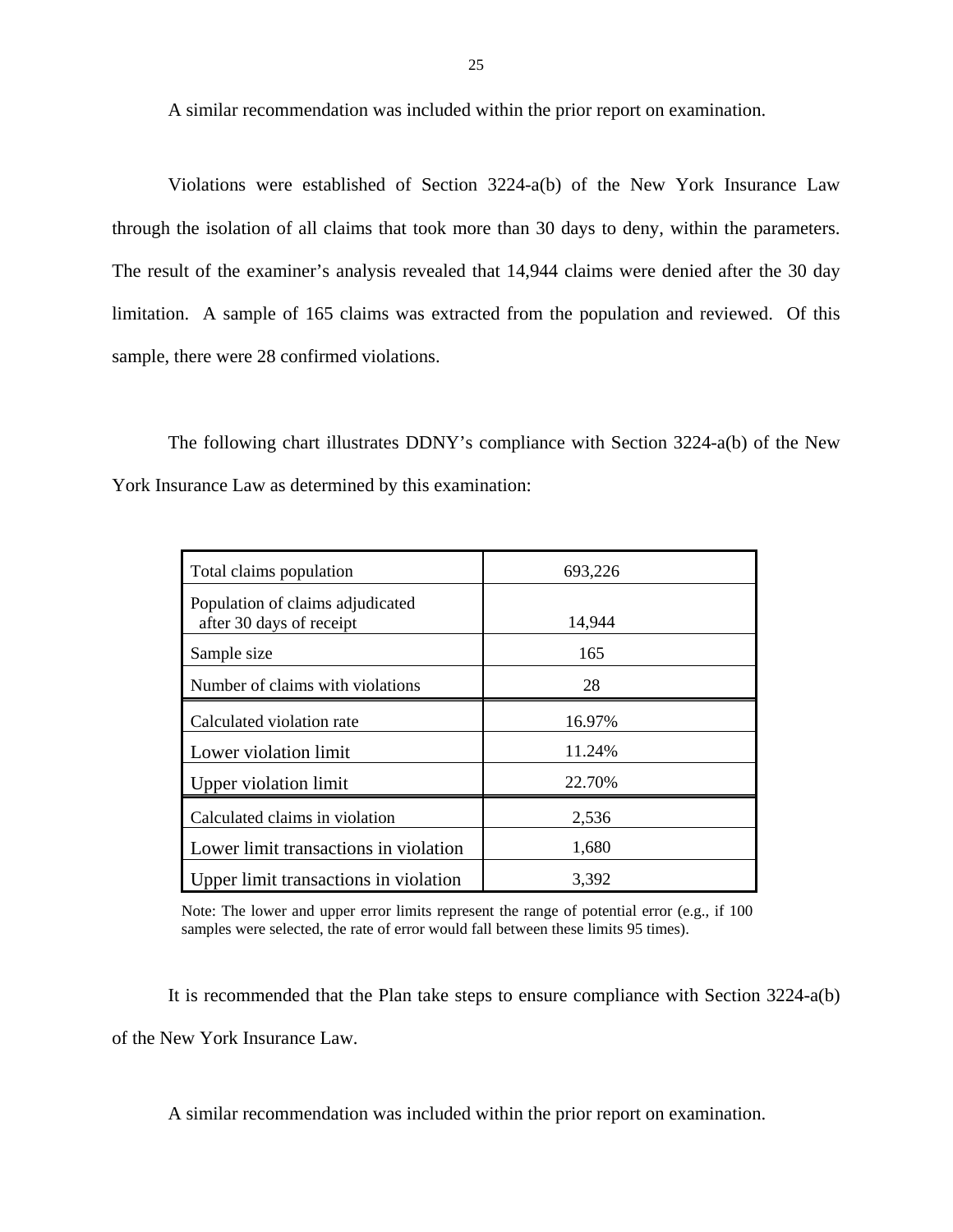### **6. SUBSEQUENT EVENTS**

On June 8, 2012, DDNY submitted a proposal requesting approval of a configuration whereby the composition of the Board of Directors of the immediate parent company of DDNY could be different than that of the Board of Directors of DDNY. On July 26, 2013, the Department issued a letter to the Plan confirming that the Department "had no objections to a configuration whereby the composition of the Board of Directors of the immediate parent company could be different than that of the Board of Directors of DDNY."

On August 20, 2012, the DDNY corporate membership and Board of Directors approved amendments to the by-laws whereby the corporate members of DDNY would now be the Board of Directors of DDNY's new immediate parent company, Dentegra Group, Inc. On October 22, 2012, the Department approved the amendments to DDNY's by-laws.

On September 24, 2012, Delta Dental of California filed with the Department an Application for Approval for Acquisition of Control of DDNY. On October 30, 2013, the Department approved the Application for Approval for Acquisition of Control of DDNY.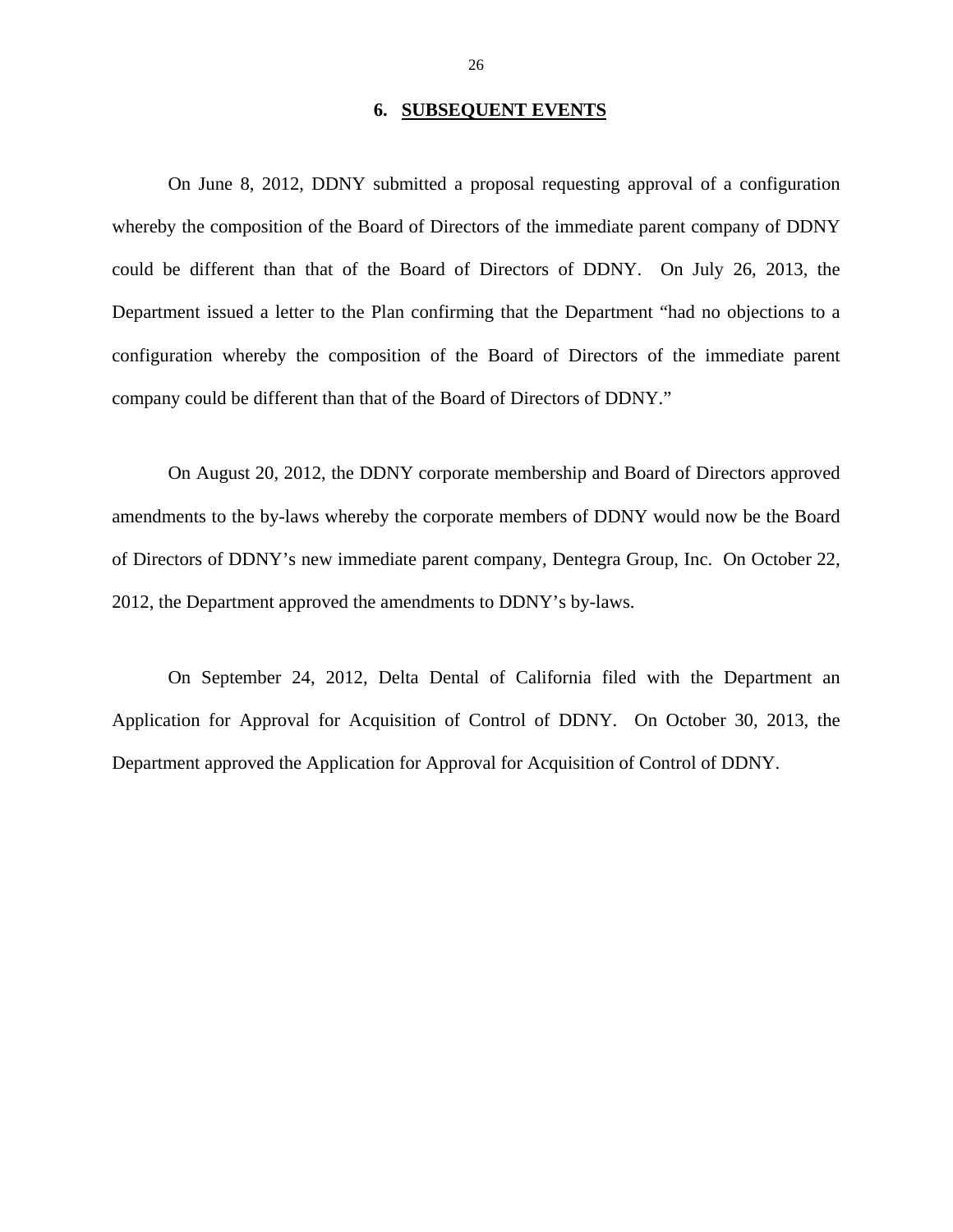### **7. COMPLIANCE WITH PRIOR REPORT ON EXAMINATION**

The prior report on examination as of December 31, 2006, contained the following nine

(9) comments and recommendations (page number refers to the prior report on examination):

### **ITEM NO. PAGE NO.**

### Prompt Pay Law

1. It is recommended that the Plan take steps to ensure compliance 19 with Section 3224-a(a) of the New York Insurance Law.

> *The Plan has not fully complied with this recommendation as of the examination date. A similar recommendation is included within this report on examination.*

2. It is recommended that the Plan change its interest calculation to 19 comply with the requirements of Section 3224-a(c) of the New York Insurance Law.

*The Plan has complied with this recommendation.* 

3. It is recommended that the Plan take steps to improve the 19 supervision of its claims examiner trainees and ensure that claims are paid timely.

> It is noted that subsequent to the examination, the Plan indicated that it had taken steps to ensure that adequate oversight would be provided to its claims examiner trainees.

*The Plan has complied with this recommendation.* 

4. It is recommended that the Plan take steps to ensure compliance 20 with Section 3224-a(b) of the New York Insurance Law.

> *The Plan has not fully complied with this recommendation as of the examination date. A similar recommendation is included within this report on examination.*

Installment Claim Payments

5. It is recommended that the Plan take steps to ensure (subsequent 21 installment) payments are paid when due.

> Subsequent to the examination date, the Plan installed a new system that will ensure that such claims are paid at their set dates.

*The Plan has complied with this recommendation.*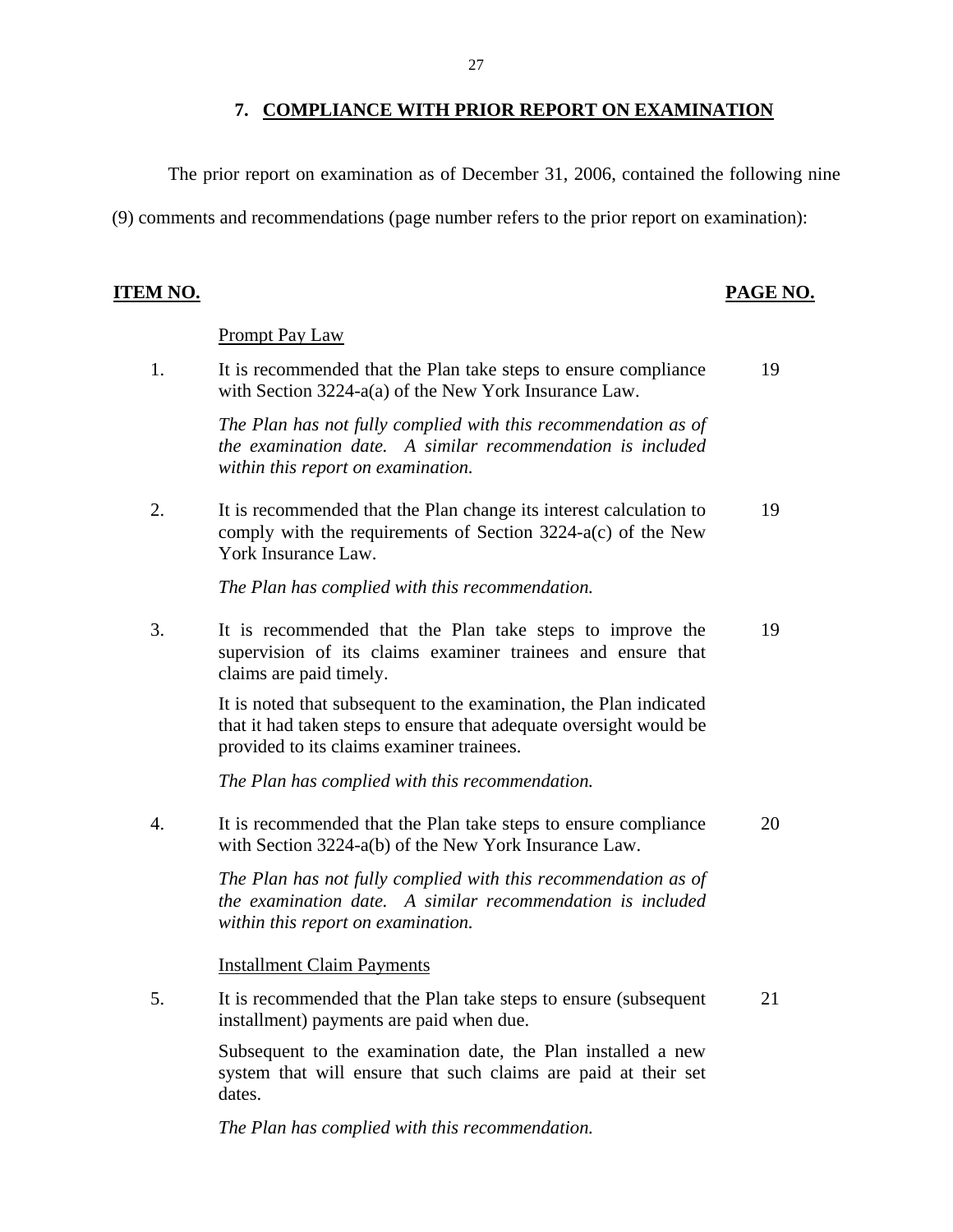### Utilization Review

6. It is recommended that the Plan revise its member handbook to 22 include a description of its utilization review policies and procedures, in accordance with Section 4324(a)(3) of the New York Insurance Law.

> Subsequent to the examination date, DDNY informed the Department that the Plan revised its member handbook to effect compliance with the abovementioned requirements regarding utilization review.

28

*The Plan has complied with this recommendation.* 

### Participating Provider Agreement

7. It is recommended that the Plan notify its participating providers 23 of any change to their contract in a timely manner. Further, consideration should be given as to whether the change in contract has any impact to the Plan's members and would therefore require additional notification to its subscribers.

> Subsequent to the examination date, the Plan notified the Department that it implemented procedures to notify its participating providers of any material change to existing contracts.

*The Plan has complied with this recommendation.* 

New York State United Teachers

8. It is recommended that DDNY comply with the requirements of 25 §4308(b) of the New York Insurance Law by eliminating the retention rate added to the rates charged to applicable school groups.

*The Plan has complied with this recommendation.* 

9. It is recommended that DDNY comply with the requirements of 25 Section 4308(b) of the New York Insurance Law by refraining from implementing the NYSUT's recommended rate changes for certain school districts, which are not included within the Plan's experience rating formula approved by the Department.

> Subsequent to the examination date, the Plan indicated to the Department that it had taken steps to comply with the above recommendation.

*The Plan has complied with this recommendation.*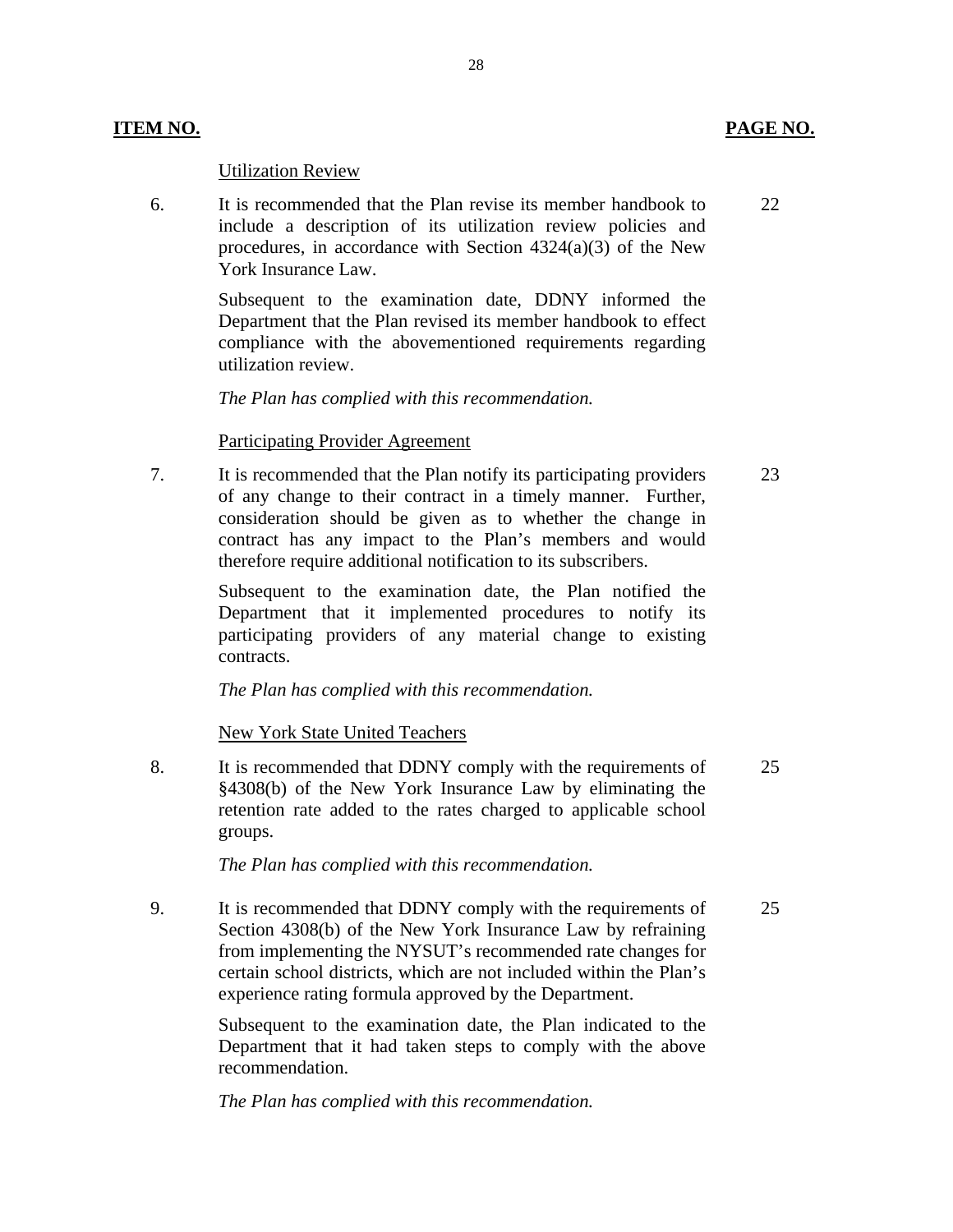### **8. SUMMARY OF COMMENTS AND RECOMMENDATIONS**

### **ITEM PAGE NO.**

8

8

### A. Corporate Governance

- i. It is recommended that the Plan adhere to the guidance promulgated under the Institute of Internal Auditors' International Standards for the Professional Practice of Internal Auditing by insuring that the Internal Audit Enterprise reports functionally to the Audit Committee, with informal reporting to the Plan's management.
- ii. It is recommended that the Board of Directors adopt written procedures that require the Board to obtain annual certifications from either the Plan's director of internal audit or independent CPA that the responsible officers have implemented procedures adopted by the Board, and from the Plan's general counsel, a statement that the Plan's current claims adjudication procedures, including those set forth in current claims manual, are in accordance with applicable New York State statutes, rules and regulations, as mandated by Department Circular Letter No. 9 (1999).
- iii. It is also recommended that the Plan's Board of Directors obtain 9 annual certifications from its third-party claims administrators that claims are being processed in accordance with the Plan's current claims manual and applicable New York State statutes, rules and regulations, as mandated by Department Circular Letter No. 9 (1999).

### B. Holding Company System

It is recommended that the Plan file with the Department, the DeltaCare USA Administration Agreement, pursuant to the requirements of by Section 1505(d)(3) of the New York Insurance Law. 14

C. Complaint Log

It is recommended that the Plan maintain its complaint logs fully in the manner prescribed by Department Circular Letter 11 (1978). 20

### D. Record Retention

It is recommended that DDNY maintain the application/enrollment forms of its groups for at least 6 calendar years after the date the policy is no longer in force or until after the filing of the report on examination in which the record was subject to review, whichever is longer, as required by Section  $243.2(b)(1)(ii)(8)$  of Department Regulation 152 (11 NYCRR 243.2). 21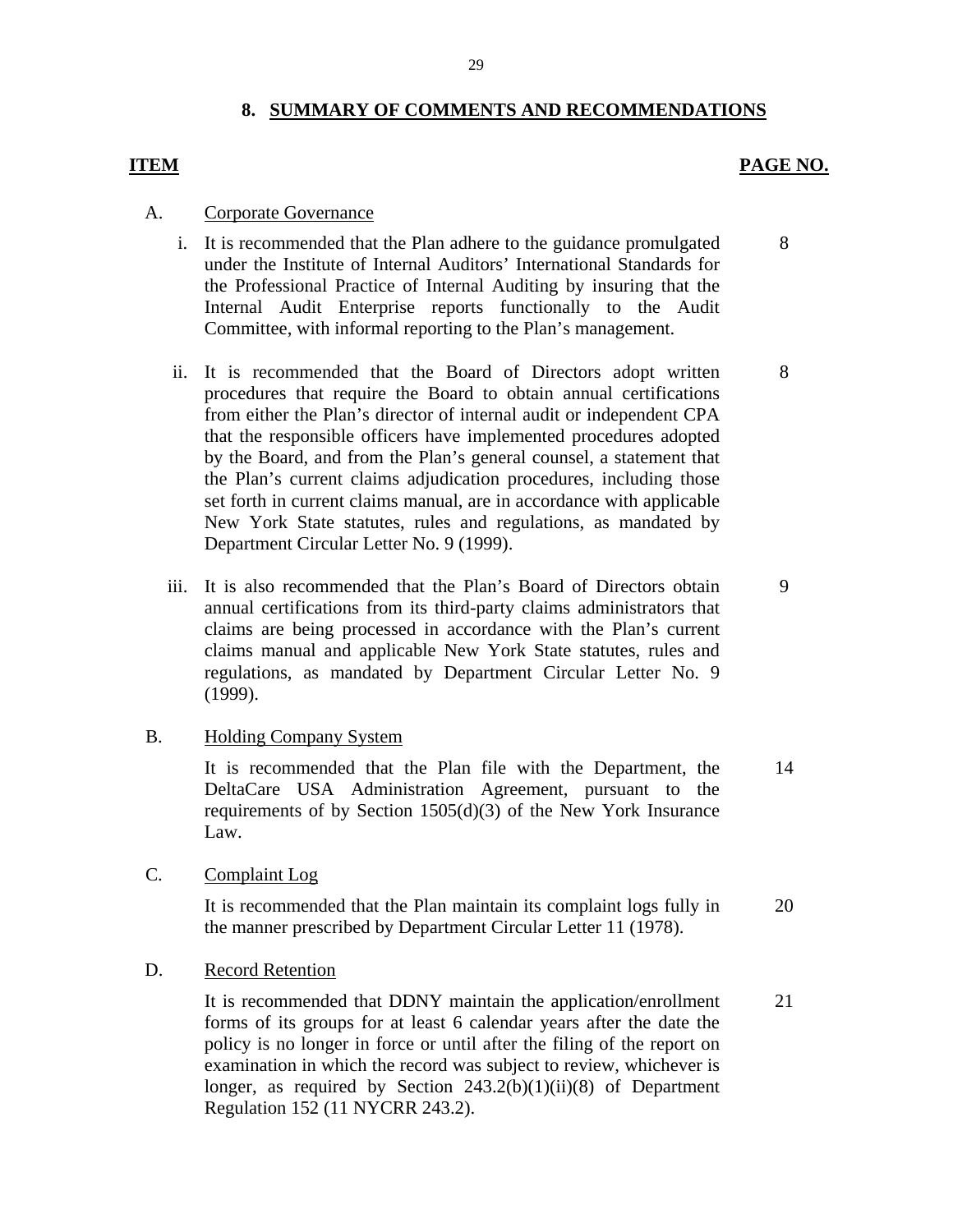### **ITEM PAGE NO.**

### E. Prompt Pay Law

i. It is recommended that the Plan take steps to ensure compliance with Section 3224-a(a) of the New York Insurance Law. 24

A similar recommendation was included within the prior report on examination.

ii. It is recommended that the Plan take steps to ensure compliance with Section 3224-a(b) of the New York Insurance Law regarding the denial of its claims. 25

A similar recommendation was included within the prior report on examination.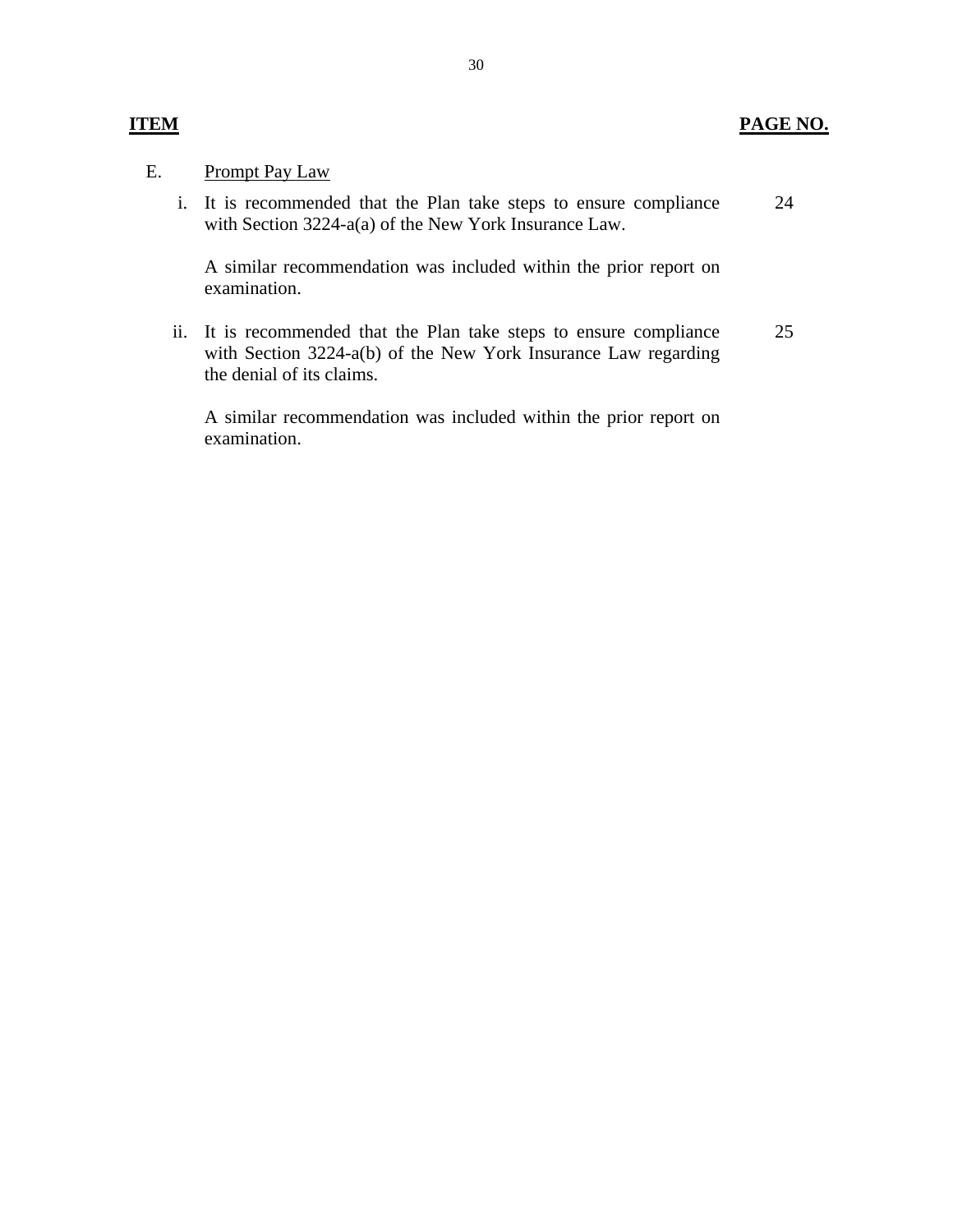Respectfully submitted,

 $\sqrt{S}/$ 

Tommy Kong Senior Insurance Examiner

STATE OF NEW YORK  $)$ )SS.  $\mathcal{L}$ COUNTY OF NEW YORK  $)$ 

Tommy Kong, being duly sworn, deposes and says that the foregoing report submitted by him is true to the best of his knowledge and belief.

 $\sqrt{S/}$ 

Tommy Kong

Subscribed and sworn to before me

this  $\_\_\_\$  day of  $\_\_\_\_\_2$  2014